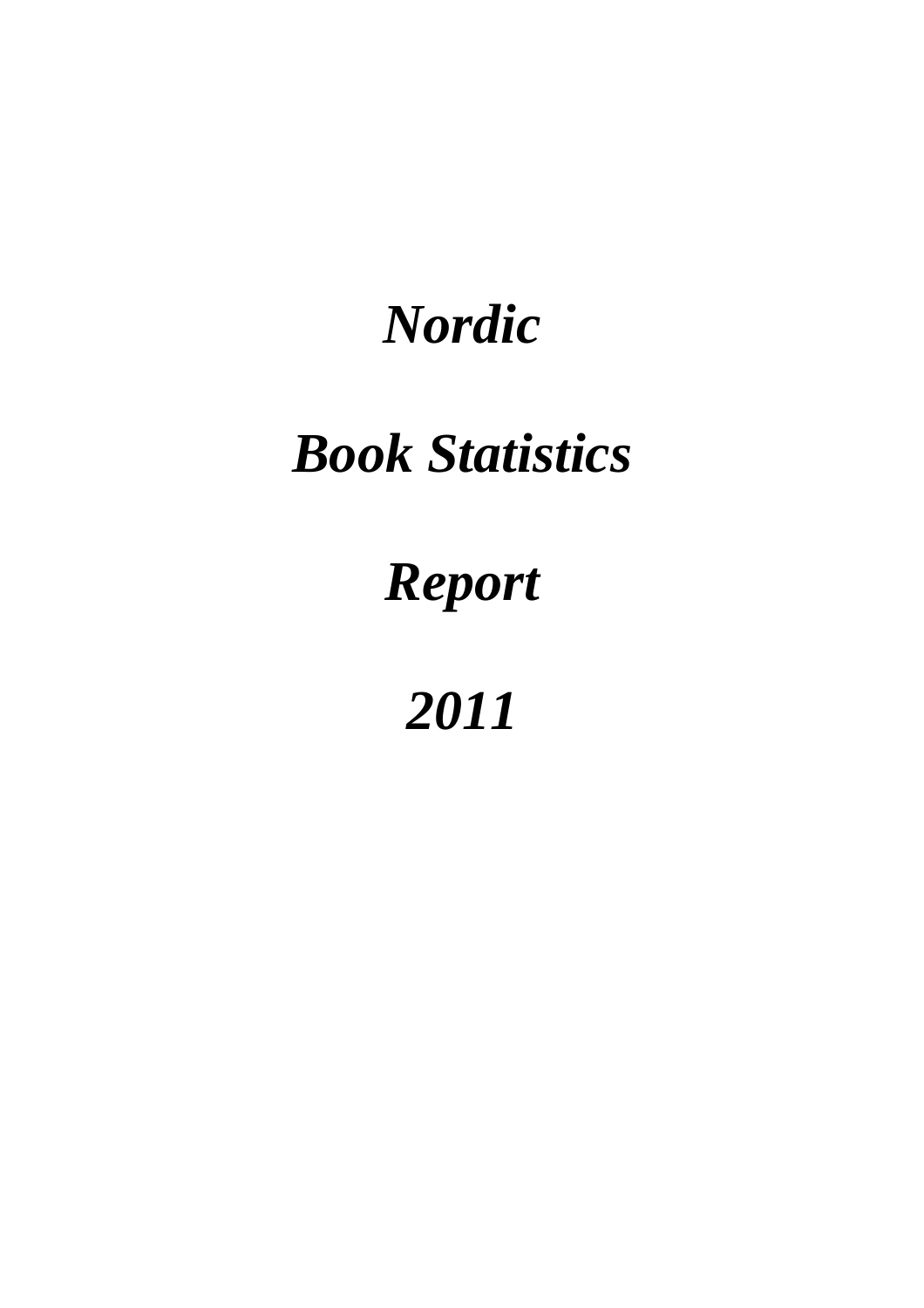# **Content**

#### **Introduction**

#### **1 Number of books published**

1.1 Published titles

1.2 Published titles per 1000 inhabitants

#### **2 The book market**

- 2.1 Total market sales in consumer prices excluding VAT
- 2.2 Total market sales per inhabitant excluding VAT
- 2.3 Member publishers average price per copy excluding VAT

#### **3 Sales by channel**

- 3.1 Bookstores
- 3.2 Book clubs
- 3.3 Wholesalers, department stores and other retailers
- 3.4 Direct sales to consumer

#### **4 Sales by literary category**

- 4.1 Schoolbooks (compulsory and upper secondary school)
- 4.2 Textbooks for university and college
- 4.3 Non-fiction
- 4.4 Fiction
- 4.5 Children's and young adult books
- 4.6 Audio books

#### **5 Publishers**

- 5.1 Number of member publishers in the association
- 5.2 Total turnover excluding VAT of the members of the publishers association
- 5.3 Member publishers share of total market

#### **6 Bookstores**

6.1 Number of bookstores

#### **7 The digital markets**

**8 Value added tax** 

**Appendix: Figures per year**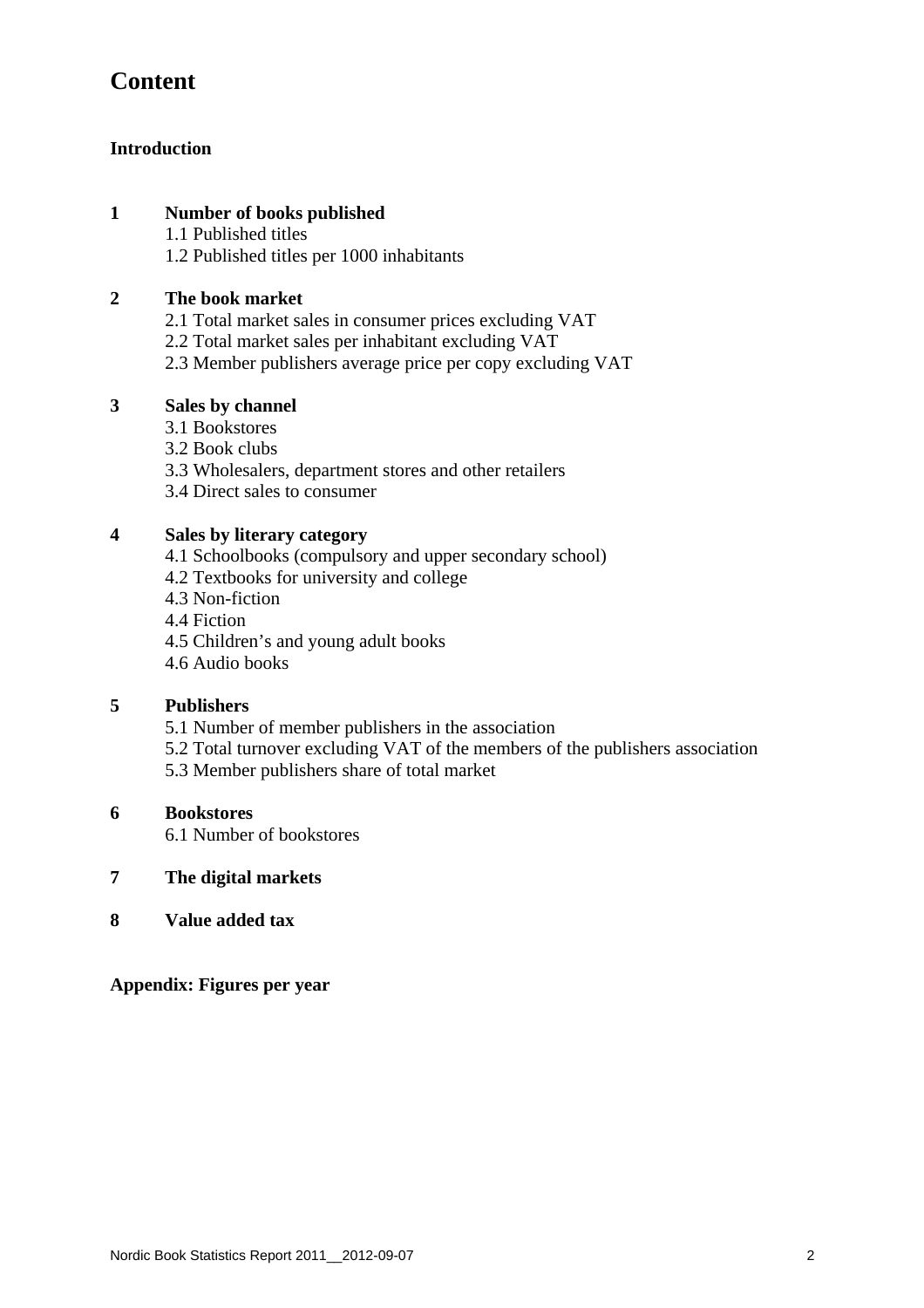# *Nordic Book Statistics Report 2011*

## **Introduction**

This report is produced jointly by the publishers associations in Denmark, Finland, Iceland, Norway and Sweden in an effort to give its members better information and better tools for analysing their markets.

The book market is difficult to measure and analyse. The large number of new books published each year, the large number of publishers and the variety of distribution channels is a challenge for those who want to collect reliable statistical information. It is not surprising that the book market is a kind of no-man's-land in government statistics in many countries. This is a good reason for the trade organisations to produce statistical reports in spite of the difficulties.

In addition to this, international comparisons are often difficult to make, due to legal and structural differences between countries. In spite of the geographic and historic closeness between the Nordic countries, there are considerable differences in the structure that must be dealt with in an analysis like this.

We hope that this report will be of interest to our members, to others working in the book industry and to all others who are interested in the development of book publishing in the Nordic countries.

The Publishers' Associations of Denmark, Finland, Iceland, Norway and Sweden.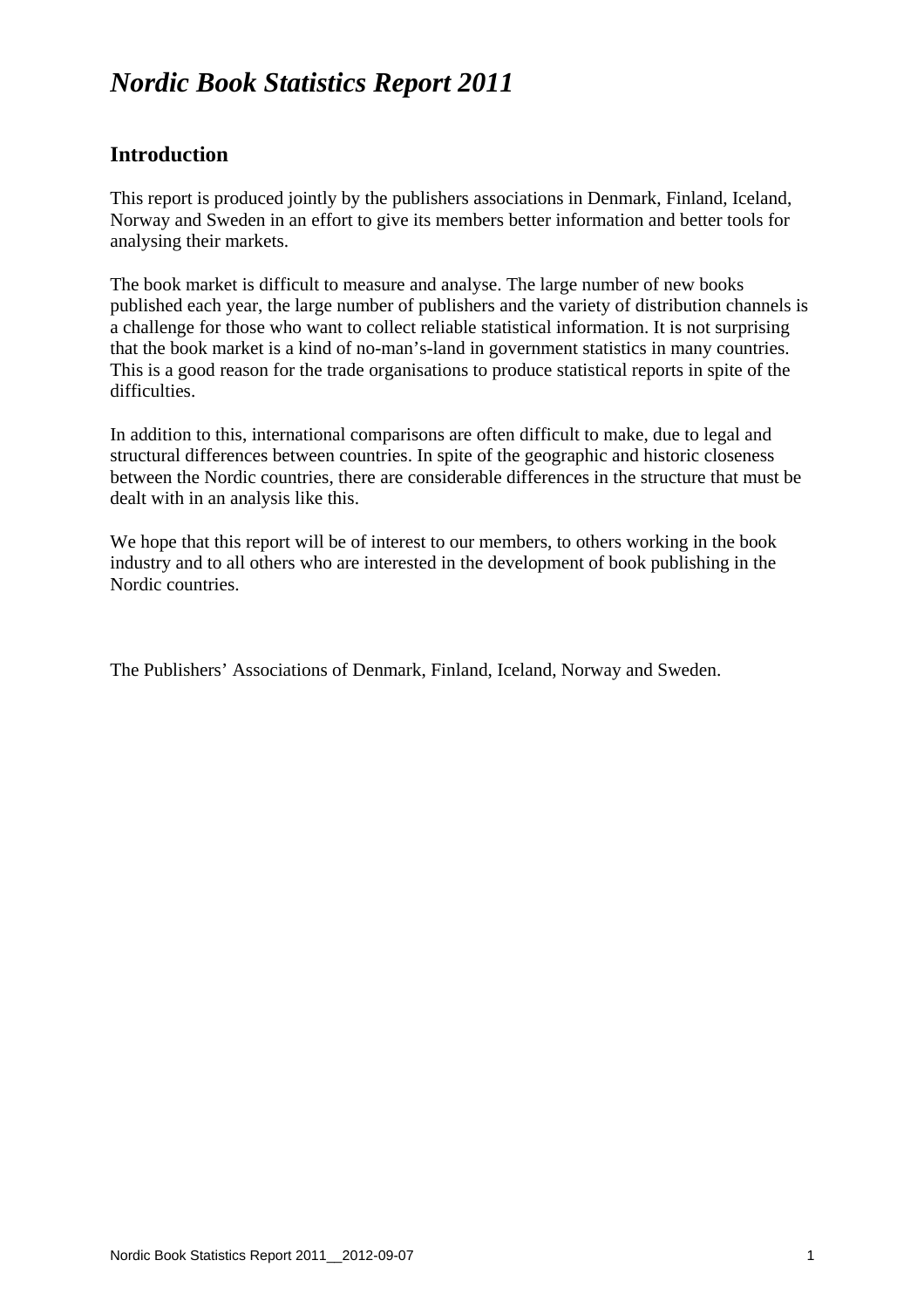## **1. Number of books published**

The charts in this section show the number of books registered by the national libraries in each country. Only books with 48 pages or more are included.

There may be a time gap between the date of publishing and the date of registration. Thus, the increase shown for Sweden in 2008 can be explained by that fact that the national library then caught up with a backlog in registrations. The decrease for Sweden in 2011 is due to new standards for registration where some academic titles are no longer being registered.





**Chart 1.2 Number of published titles per 1000 inhabitants**

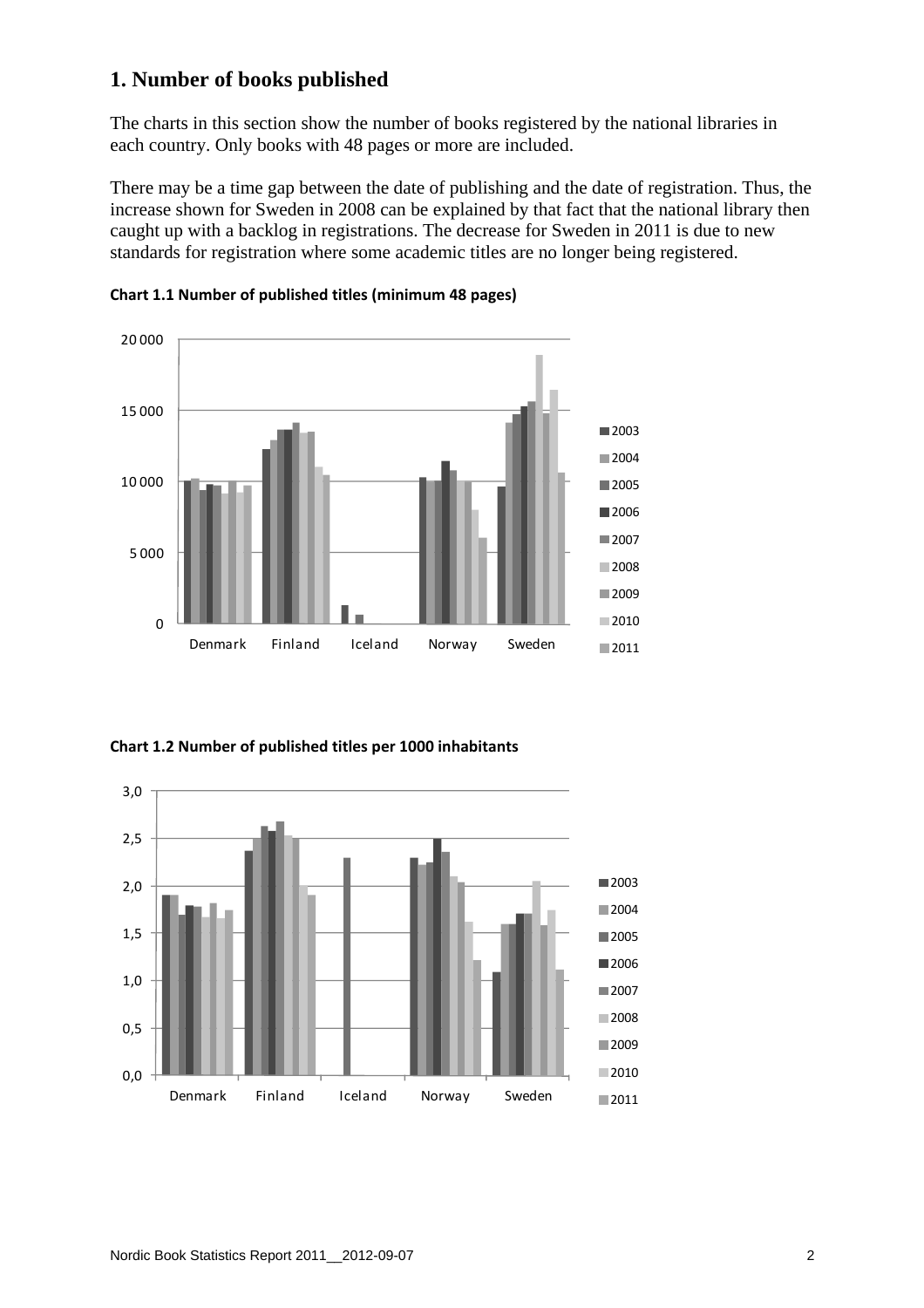## **2. The book market**

The charts below show an estimate of the total book market, made by the publishers association in each country.

They are based on estimates of the relationship between the publishers' price and the consumer price in different sales channels and of the market outside the publishers associations.

Imported books are included.

Statistics for Finland cover printed books only. They are based on figures from official VAT statistics.

The sales figures for Denmark, Iceland, Norway and Sweden are converted into Euros. This means that changes in the exchange rates affect the charts below. The big decline in Sweden in 2008 is partly caused by the weakening of the Swedish Crown and there is in fact a decline in 2009, but as the Swedish Crown recovered some of the value it lost in 2008 it looks like an increase in the chart. For 2010 the figures for Sweden are heavily influenced by the strong Swedish Crown. The difference in the currency value between 2009 and 2010 is about 15 percent. So what looks like a rather big increase in sales is in fact in most cases a slight decrease.

Even if the figures for Iceland are incomplete, it seems obvious that people in Norway and on Iceland spend more money on books than people in the other Nordic countries (Chart 2.2). As shown in chart 2.3, difference in price levels is an important factor behind these national differences.



#### **Chart 2.1 Total sales of books in consumer prices excluding VAT**

The estimate for the total sales of books in Sweden is the same for 2010 as for 2009. The increase indicated in the chart is entirely due to a stronger Swedish Crown.

The figure for Finland only includes printed books.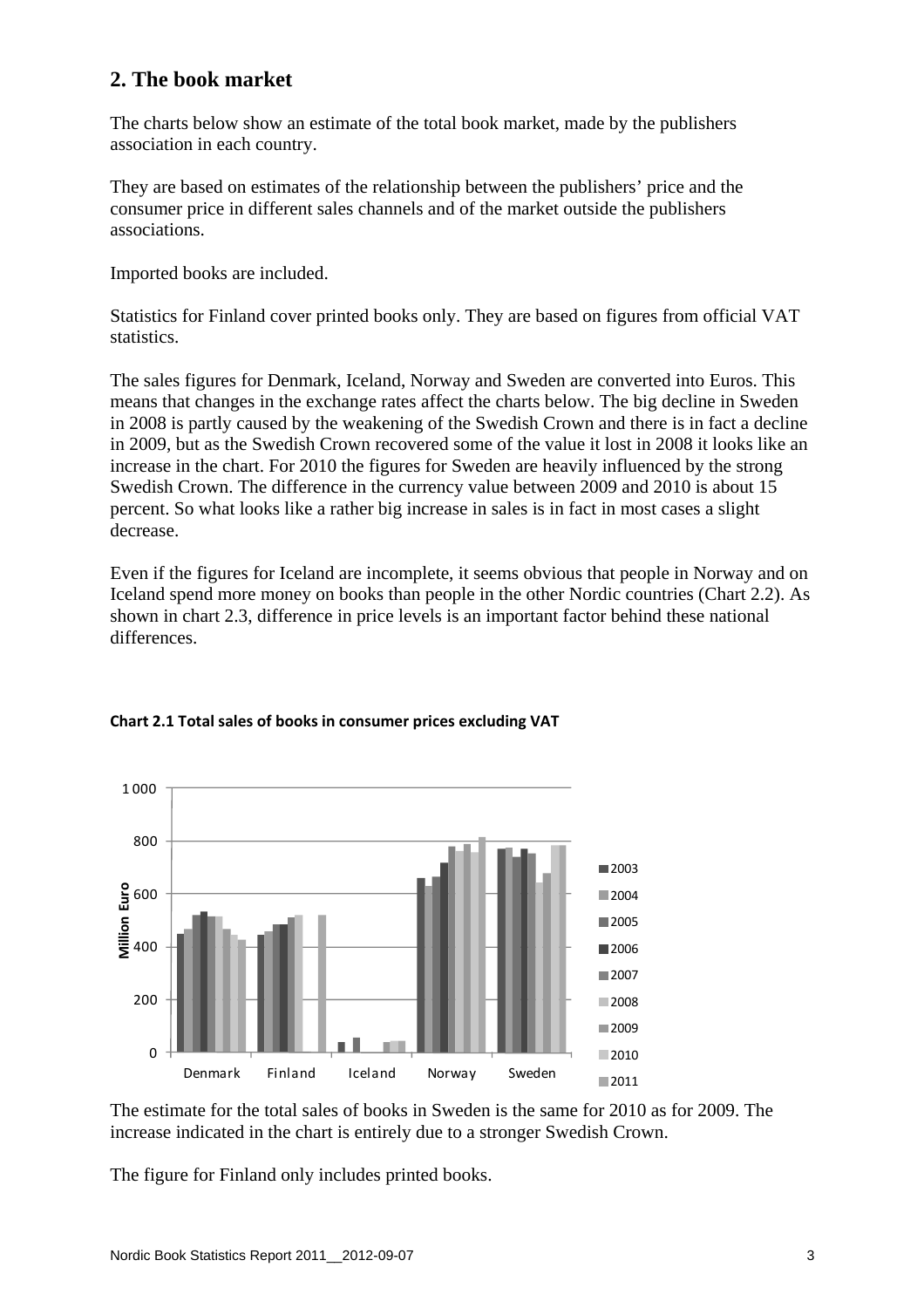



Chart 2.2 shows sales in consumer prices excluding VAT.



**Chart 2.3 Average publishers' price per book excl VAT** 

This chart shows the average net receipt per sold copy (excluding VAT) that the publishers have received. All printed books are included, both original hardcovers and paperbacks.

According to information from Norway their figure for 2007 is probably too high. That may even be the case with the figures for the years before 2007.

The average publishers' price per book increased in Sweden during 2010, but less than half of what is indicated in the chart.

Please note that the chart does not show consumer prices!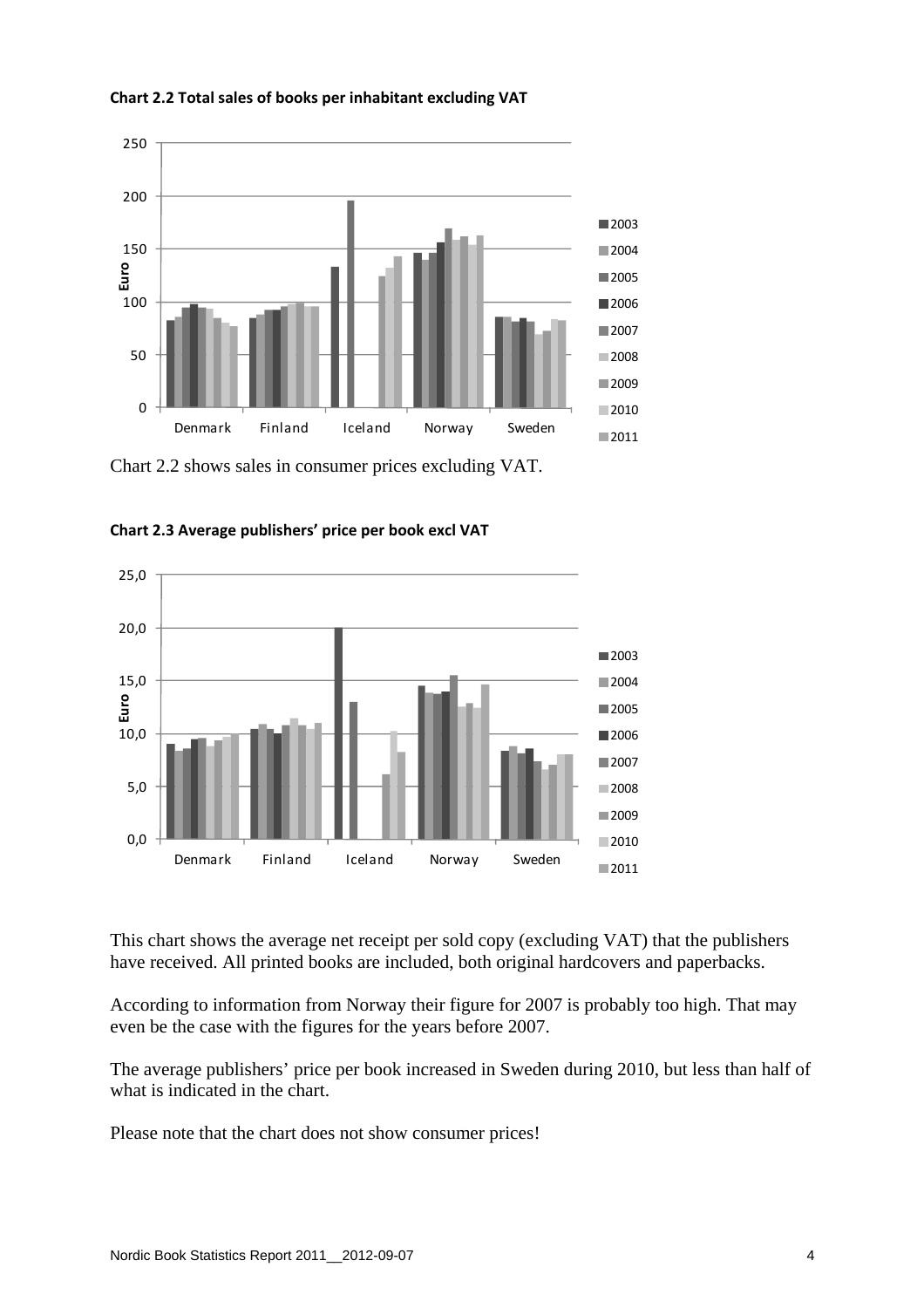### **3. Sales by channel**

These charts show the proportion of publishers' sales to different sales channels. They do not show the market share of the different sales channels in terms of sales to consumers.



**Chart 3.1 Sales to bookstores as percent of total publishers' sales**

The sharp increase in the share for bookstores in Sweden in 2007 and 2008 is a reflection of the growth of internet bookshops. Sweden has no separate figure for sales to bookstores in 2009 because the sales to bookstores, department stores and supermarkets have been reported as one.



**Chart 3.2 Sales to book clubs as percent of total publishers' sales**

The figures for Finland before 2006 are en estimate. The book club's share as shown in this chart is somewhat underestimated, due to the fact the publishers sales through their owned book clubs is not included.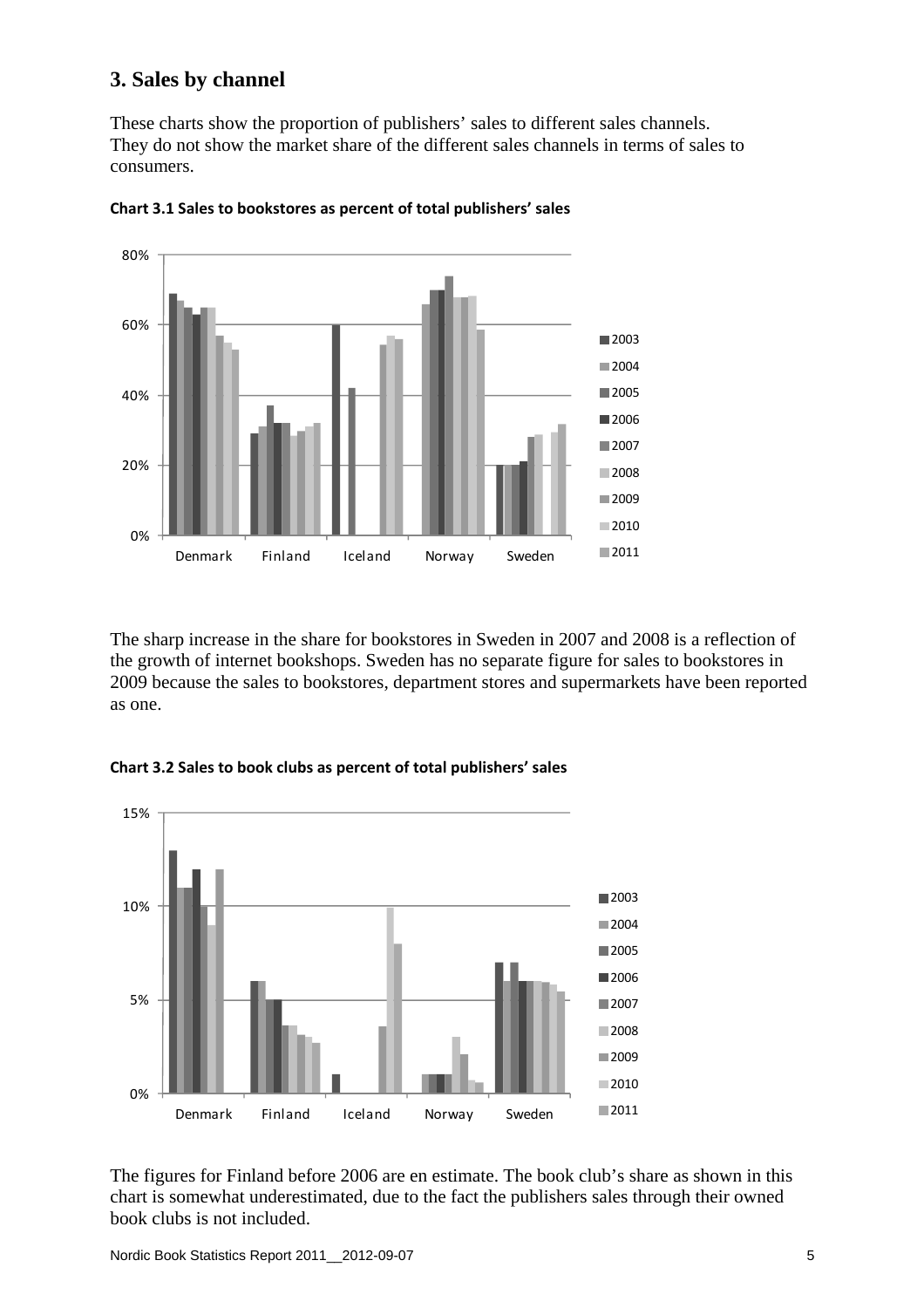



The figure for Sweden for 2009 includes sales to bookstores.





Direct sales to consumer are not reported separately in Norway.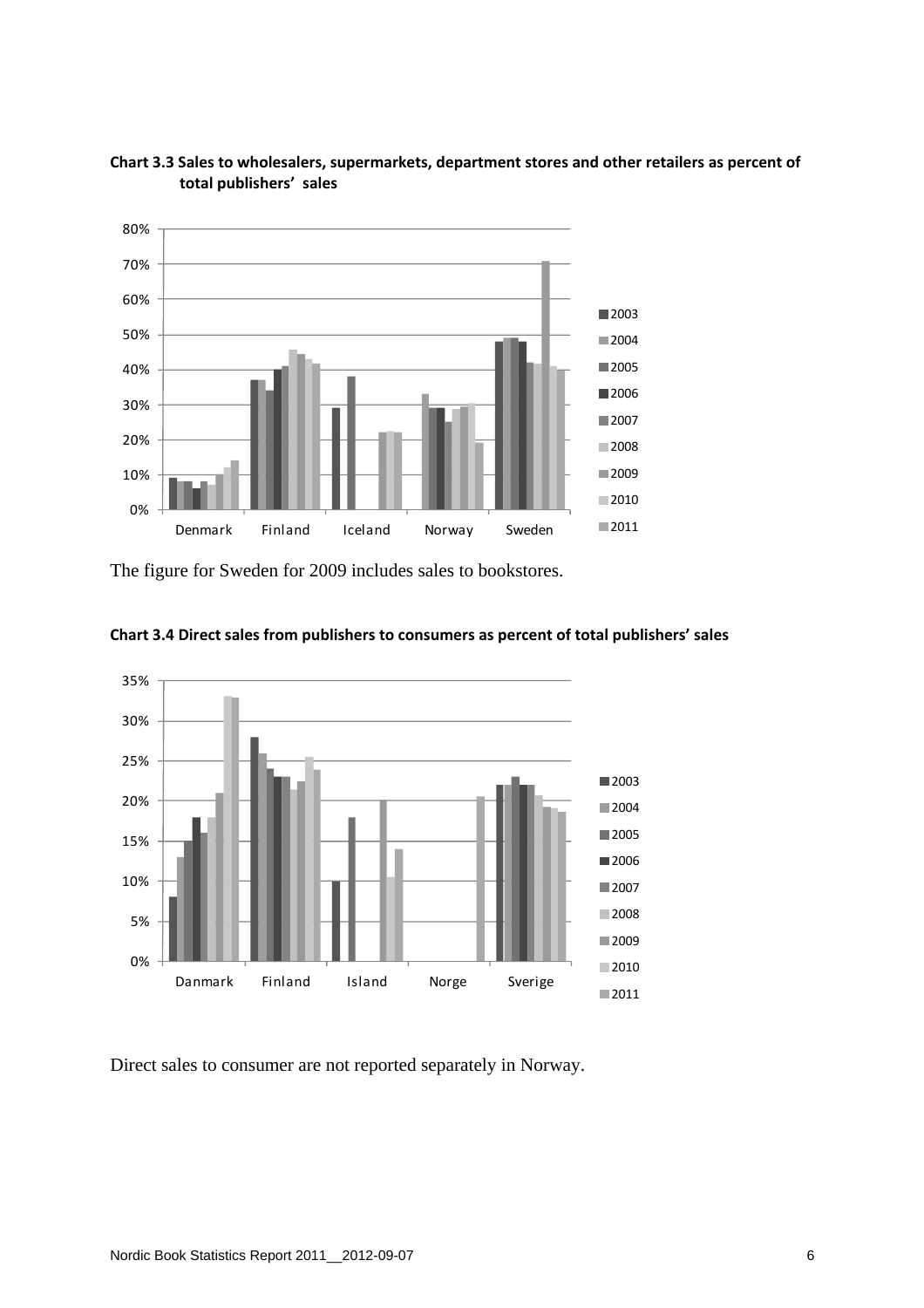## **4. Sales by literary category**

These charts show publishers' sales divided into literary categories as per cent of total sales.



**Chart 4.1 Textbooks for compulsory school and upper secondary school**

The dramatic increase of sales in Norway in 2007 and 2008 is related to the national educational reforms. The sales in Sweden actually decreased slightly in 2010.



**Chart 4.2 Books for postgraduate studies, universities and colleges**

Statistics on sales for postgraduate studies in Sweden are not available for 2007 and onwards.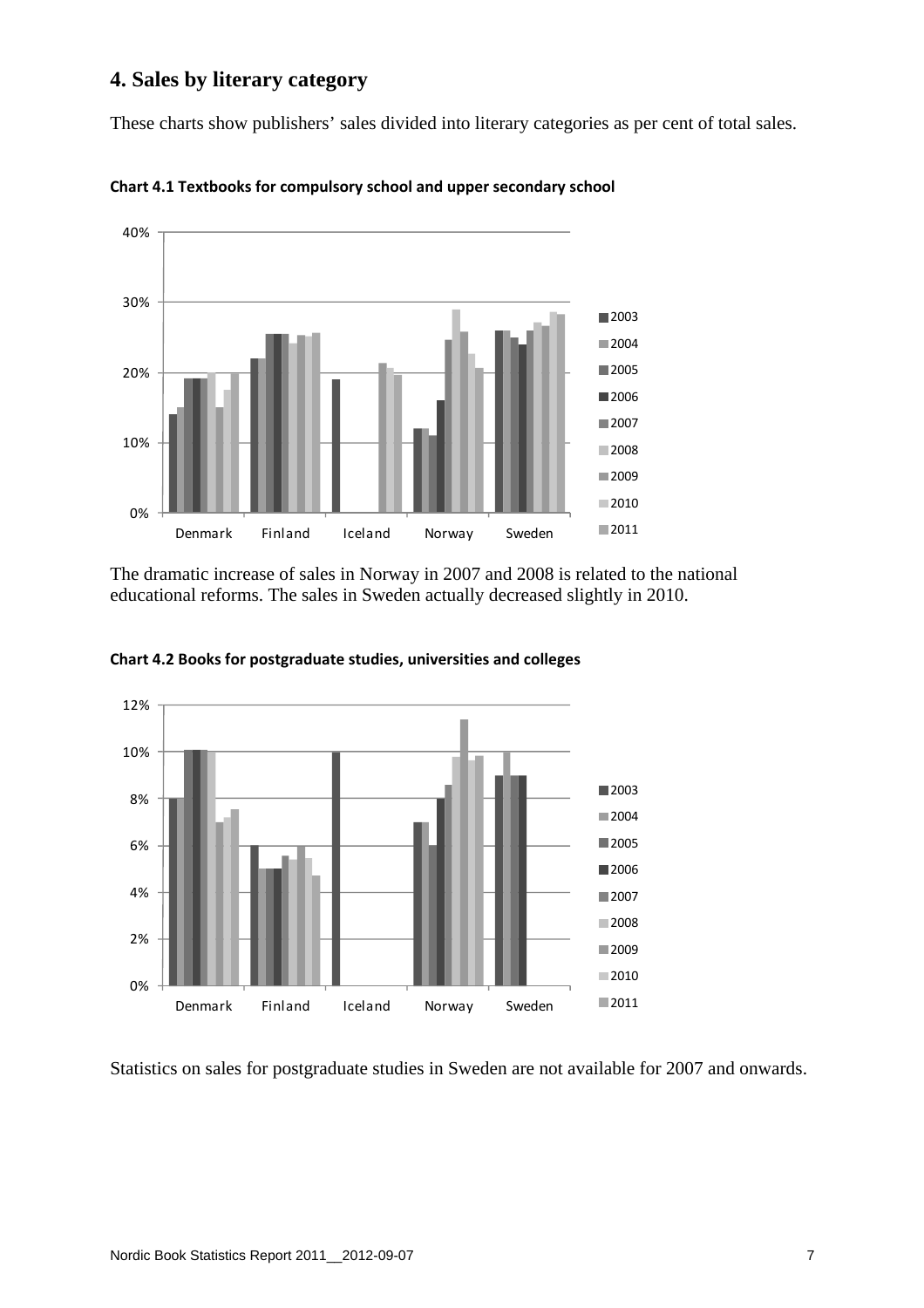#### **Chart 4.3 General nonfiction**







The dramatic change between 2009 and 2010 for Sweden is probably due to a new reporting method (se explanation below chart 4.6).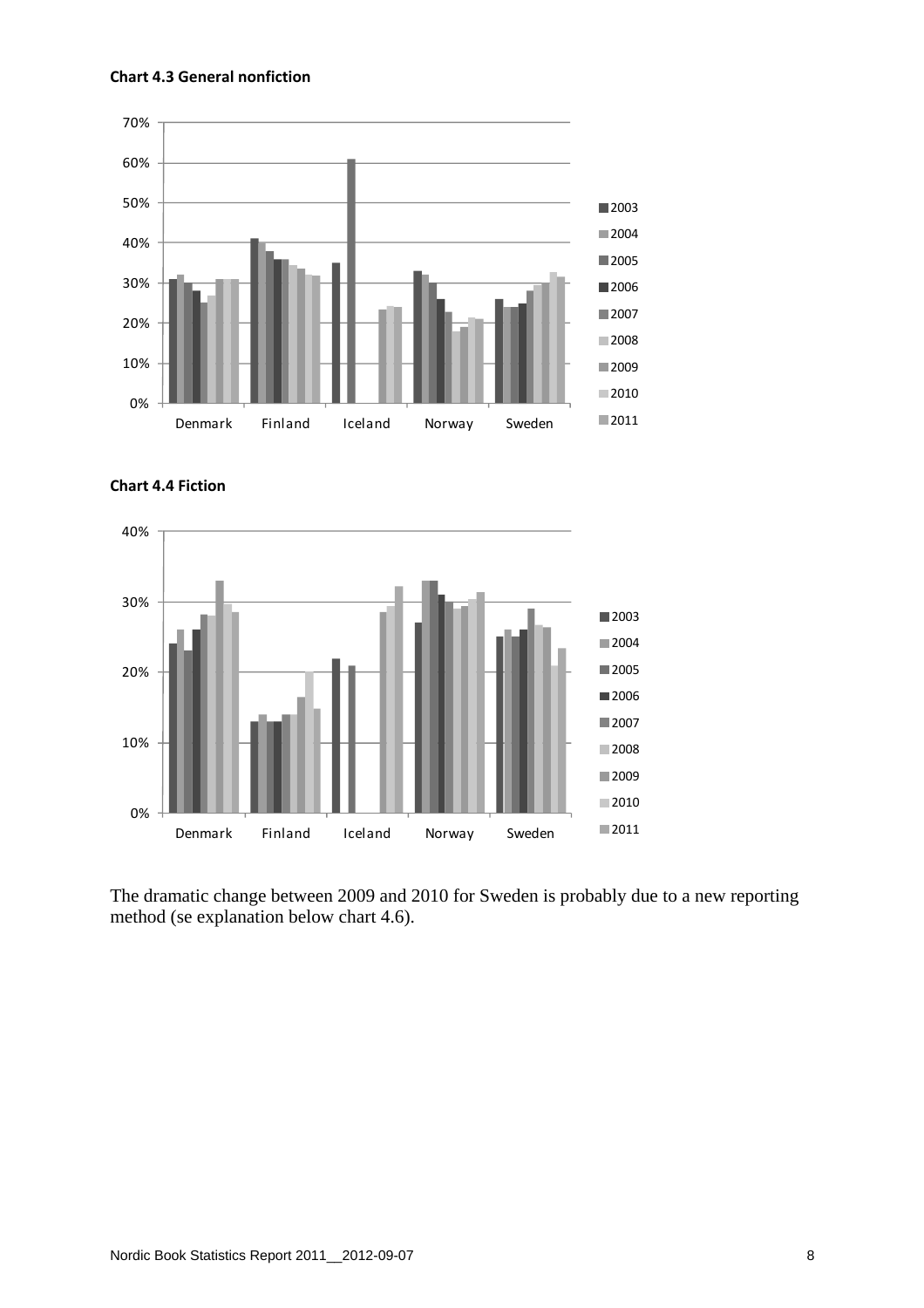



**Chart 4.6 Audio books**



The figure for Denmark includes Other electronic on physical media and Electronic on-line access and downloadable.

*Please note that the figures for sales by cathegory for Sweden for the years 2009 and 2010 are not comparable. Two major changes have been made to the statistics for 2010: 1. As of 2010, sales to book clubs are included in reported sales, but not sales by book clubs. The figures up to and including 2009, however, include sales by book clubs but not sales to book clubs. Consequently, the statistics from and including 2010 will be dedicated publishing statistics, i.e. only report sales by publishers.* 

*2. Sales figures from the joint sale in February were not previously included in the table. As of 2010, this figure has been included in the table. Most of the apparently dramatic changes in the results from 2009 and 2010 are, therefore, probably not reflections of actual changes, but rather an effect of the new reporting method.*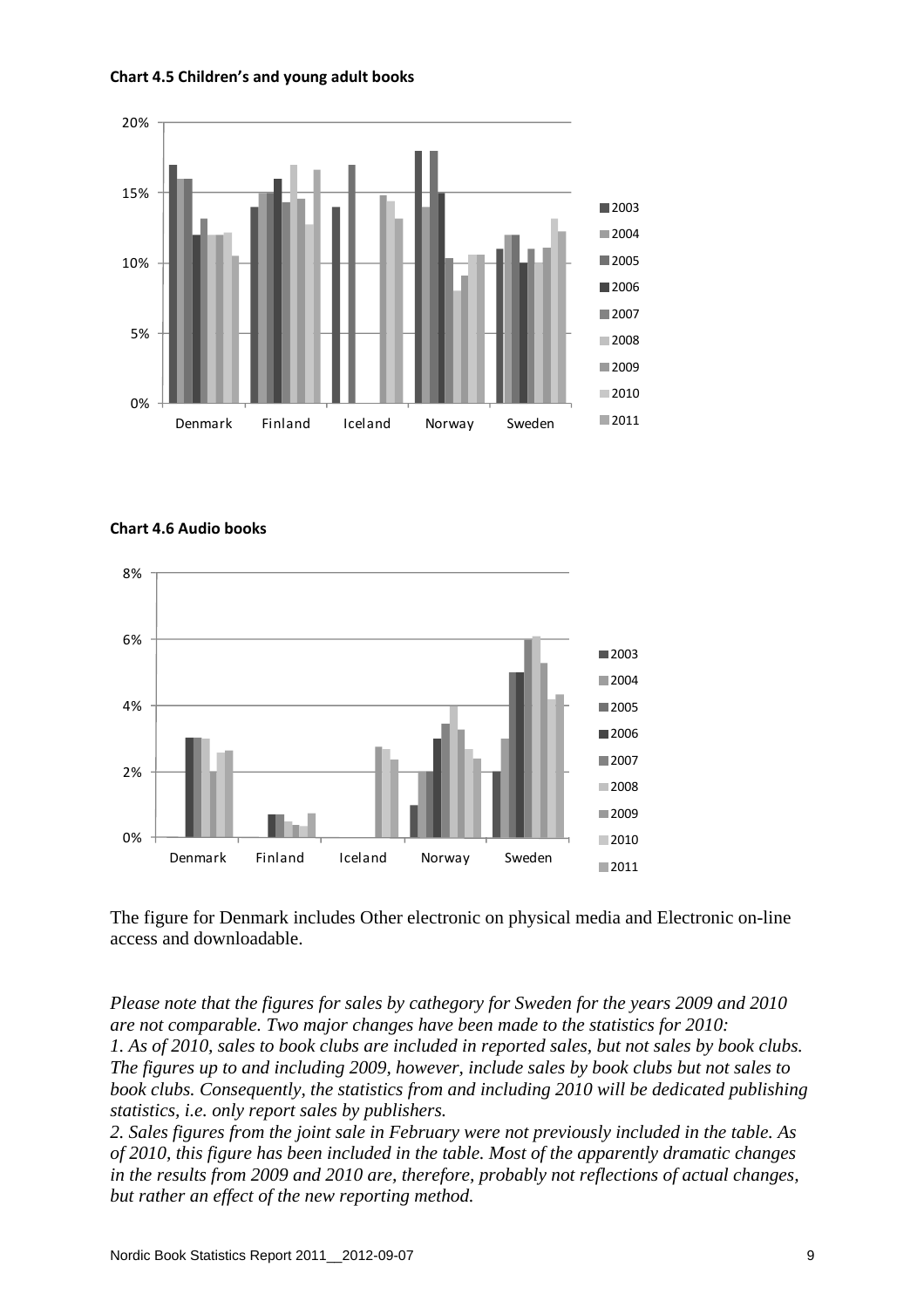## **5. Publishers**

All attempts to count the number of publishers in a country will show different results, due to definitions and methods used. There is a core of professional publishers with continuous activity and annual programs. In addition to that, there is a large number of semi-professional and hobby publishers, all contributing to the total output of books.





The figure for Finland includes Finnish Small Publisher ry from 2010.

The chart above includes the following associations:

| Denmark: Forlæggerforeningen (Danish Publishers Association) |  |
|--------------------------------------------------------------|--|
|--------------------------------------------------------------|--|

- Finland: Suomen Kustannusyhdistys ry, Finlands Förlagsförening (The Finnish Book Publishers Association)
- Iceland: Félag íslenskra bókaútgefenda (Icelandic Publishers Association)
- Norway: Den norske Forleggerforening (The Norwegian Publishers Association)

Sweden: Svenska Förläggareföreningen (The Swedish Publishers Association) Föreningen Svenska Läromedel (The Swedish Association of Educational Publishers)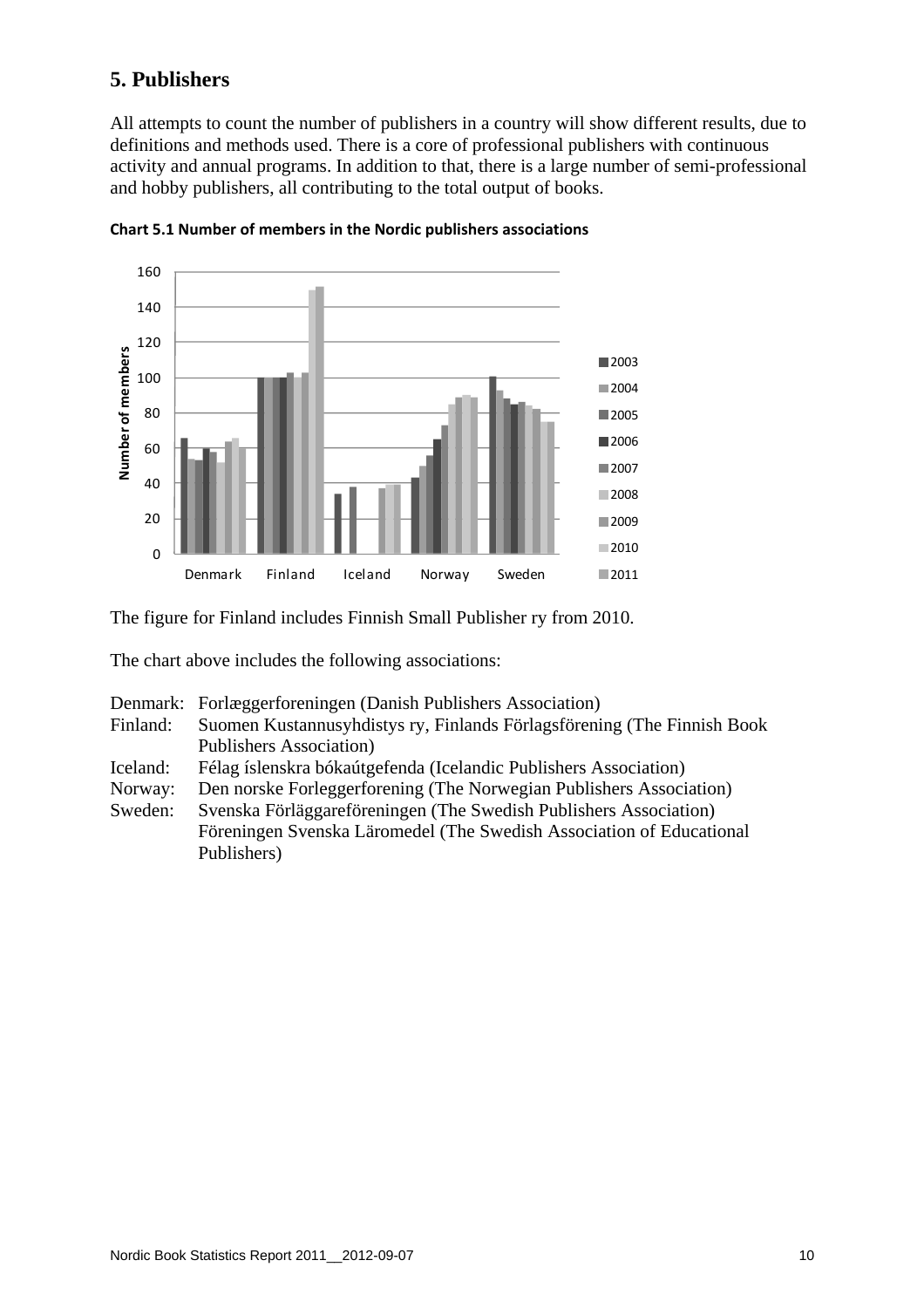

#### **Chart 5.2 Total turnover excl VAT for members of the publishers associations**

The chart shows the member publishers' net sales of books in millions of Euros. Norway's figures for the years 2003-2007 are probably too high according to information from Norway. What seems like increased sales in Sweden during 2010 is entirely due to the strong Swedish Crown. The sales in Sweden actually fell slightly during 2010.



**Chart 5.3 Market share for the Publishers Associations in percent of total publishers' sales**

As the chart shows, the members of the associations represent a large share of the total book market in each country. However, there seems to be a declining tendency in most Nordic countries, reflecting growing turnover from imports and publishers outside the mainstream.

Denmark's figure for 2009 is an estimate of the members' market share of publications in Danish. The figures for 2003 through 2008 are estimates of the market share of the total market and are probably indicating a far too small share, but new estimates are not available. Denmark's figures for the years from 2010 are Bogbarometrets share of total market.

Norway's figures for the years 2003-2007 are probably too high.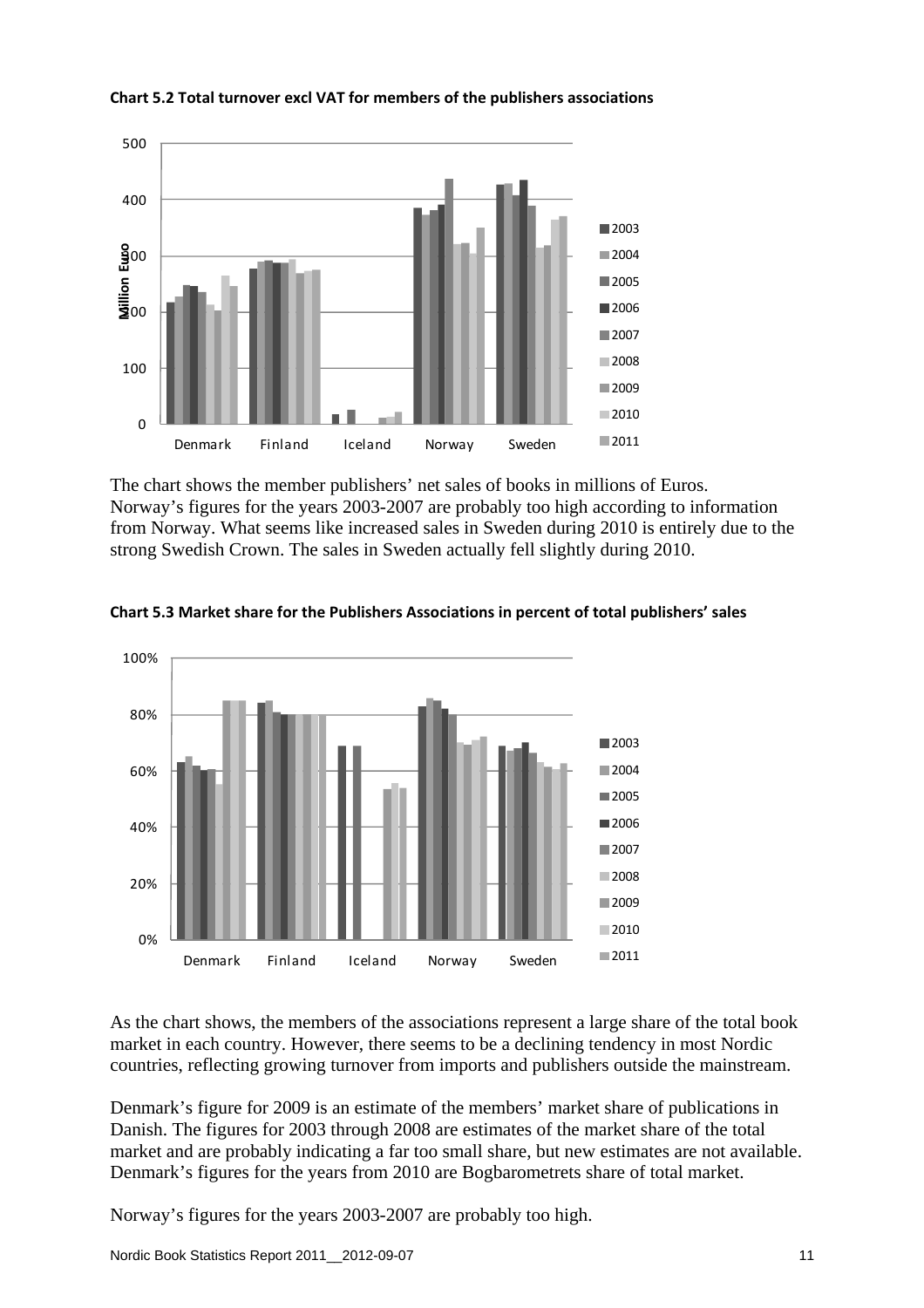### **6. Bookstores**

In the deregulated markets in Sweden and Finland, there is no generally accepted definition of a bookstore. The count is therefore not precise.

The figures for Finland and Sweden in this chart refer to stores with a wide selection of books. Sweden has a large number of outlets outside the specialised bookstores, for example supermarkets, grocery stores, petrol stations.

Denmark and Norway with contractual relationships between publishers and booksellers can produce more precise statistics on the number of bookstores. In this chart, the figures for Denmark show stores with more than 200 titles in stock.



#### **Chart 6.1 Number of bookstores**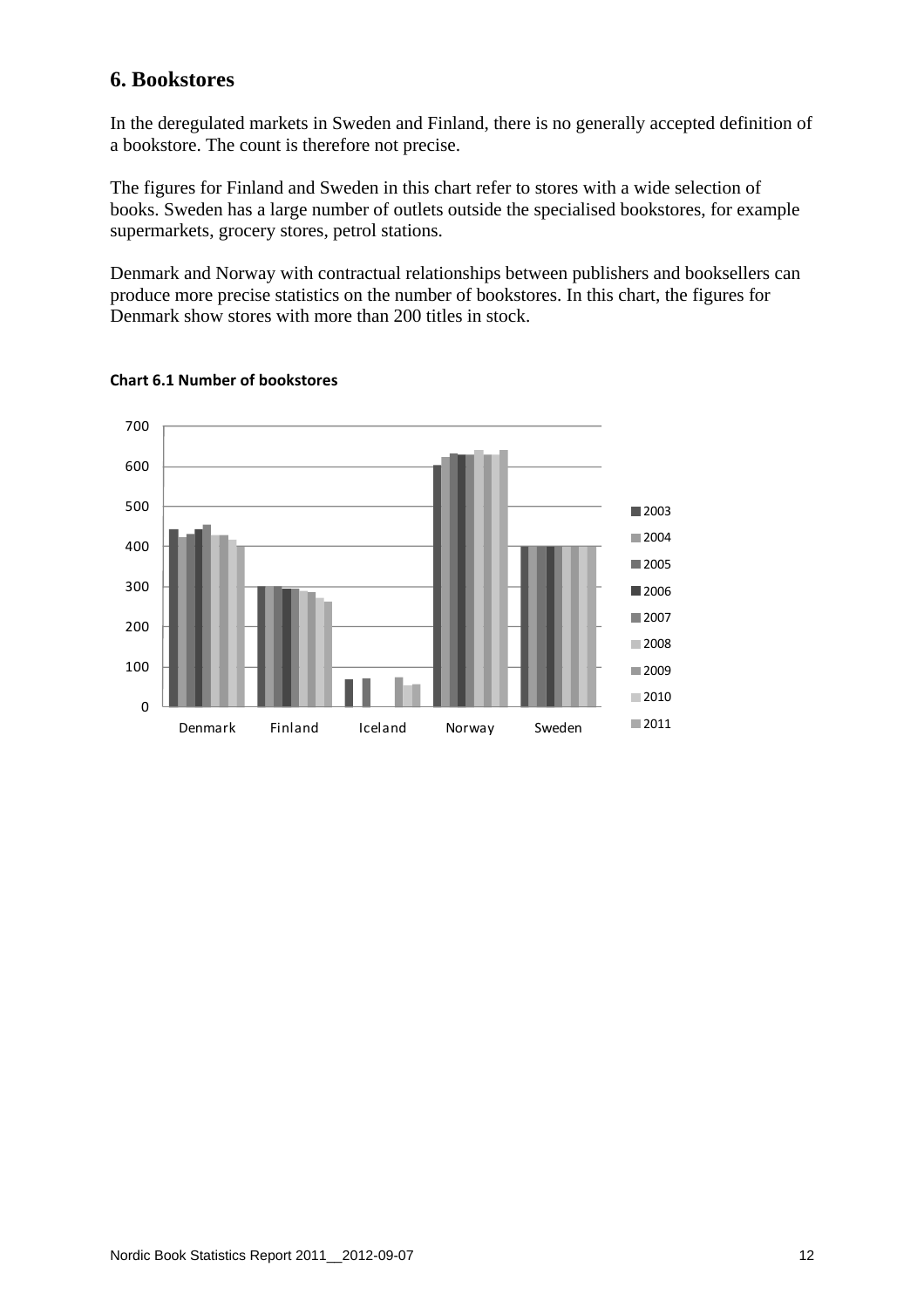# **7. The digital markets**

#### **DENMARK**

#### **1. Internet sales**

The Internet sale is generally increasing. Figures based on interviews with 1200 people show that the market share in 2005 was 6 percent and in 2008 it had increased to 10 percent. The dominant player is saxo.dk but some of the bigger booksellers, supermarkets (bilka.dk) and publishers (Gyldendal and Politiken) also have internet sales. Adlibris was introduced on the Danish market in 2008.

#### **2. E-books and digital audio books**

The market for audio books in mp3 format is increasing. However, market shares as seen in Sweden remain to be seen. The download market is very low. However an agreement between publishers and libraries, netlydbog.dk, that allows the libraries to lend out audio books as downloads show that the interest among the consumers is there.

The e-book market is virtually non existent. About five years ago the Danish PA took the initiative to inspire a private partner to establish a sales portal for e-books, Ebog.dk. Ebog.dk is owned by the Danish Library Center (DBC) and some Danish publishers. However early 2010 the activities have been taken over by the publishers owned company Publizon, because it was not possible to make a business out of Ebog.dk. Publizon will be a hub, i.e. a provider of e-books and audio books to internet booksellers and other parties who will be interested in selling e-books. It is expected that the production of e-books will increase in 2010.

#### **FINLAND**

#### **1. Internet sales**

We have no exact facts of the sales of books through internet. We estimate that it is from six to nine percent of the total value and slowly increasing. The estimation contain sales through internet bookstores, web-services of the traditional bookstores and book clubs, web-services of publishers and some internet retailers, which sell also books.

#### **2. E-books and digital audio books**

Value of audio book sales is 0,5 percent of the value of printed books and the sales are now growing. Sales of digital audio books are just starting.

Sales of digital products are about four percent of the publishers' total revenue. Over 50 percent of digital sales are online service and the share is growing. One third of sales of digital products is for studying and two thirds is general nonfiction.

#### **SWEDEN**

#### **1. Internet sales**

Internet sales have changed the book trade in Sweden in the last ten years. The two large internet booksellers, Adlibris and Bokus, together account for 30 percent of total bookstore sales.

When smaller internet booksellers are included plus the share of internet sales from regular book stores, the total share of bookstore sales on the net is well over one third.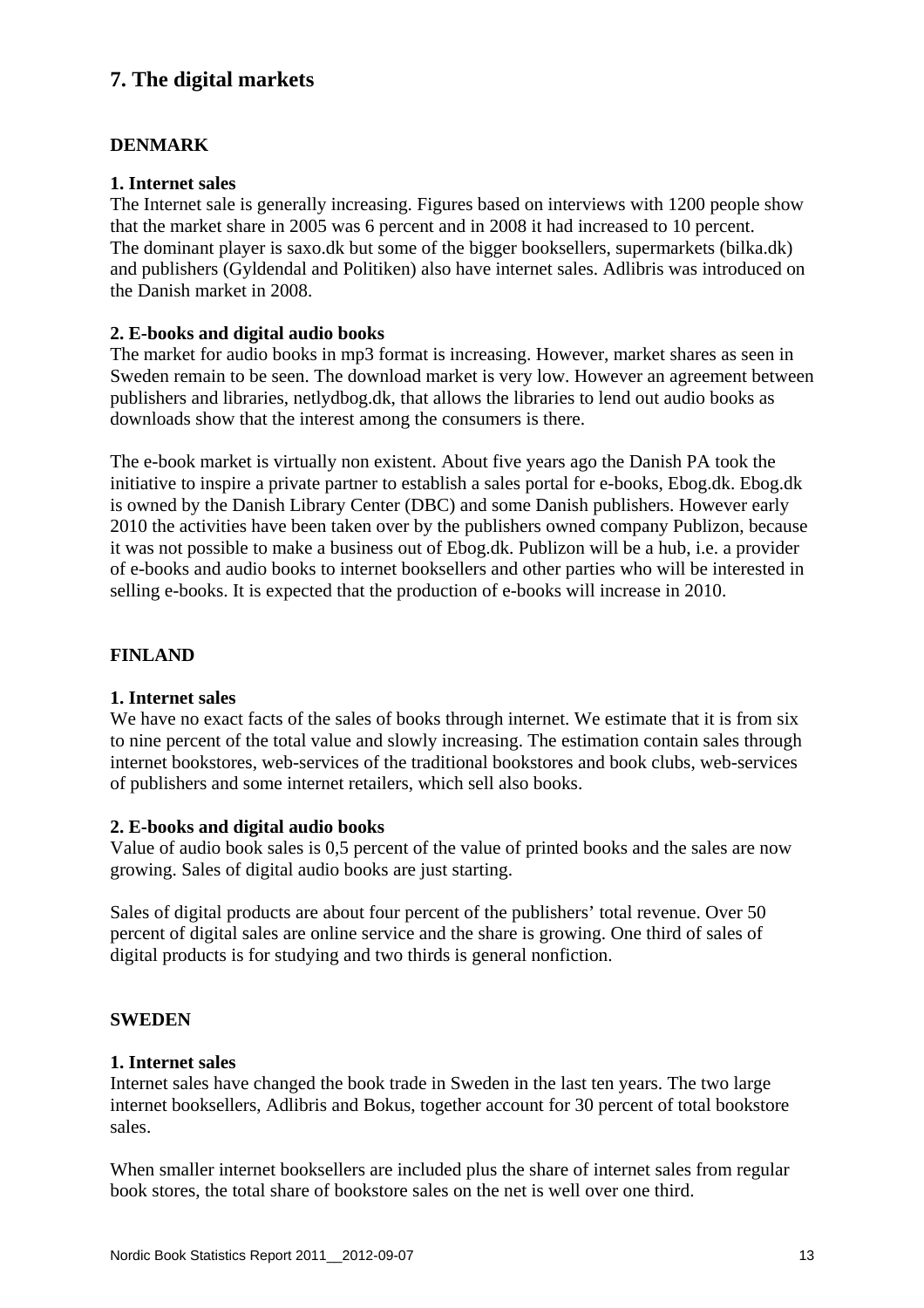#### **2. E-books and digital audio books**

So far, the market is limited. Digital audio books (MP 3 books) account for 9-10 percent of total audio book sales. The e-book market in general publishing is so far mainly a library market. The turnover is less than one percent of total sales. However, the number of published e-books has grown to more than 10 percent of all new published titles and is expected to continue to grow.

## **8. Value Added Tax**

|               | Denmark | Finland | Iceland  | Norway | Sweden |
|---------------|---------|---------|----------|--------|--------|
| General       | 25 %    | 23 %    | 25,5 %   | 25 %   | 25 %   |
| Printed books | 25 %    | 9 %     | 7 %      | $0\%$  | 6 %    |
| Audio books   | 25 %    | 23 %    | $\gamma$ | $0\%$  | 6 %    |
| Digital       |         |         |          |        |        |
| book files    | 25 %    | 23 %    | 25,5 %   | 25 %   | 25 %   |
| (downloads)   |         |         |          |        |        |

**Table 1. The table shows the level of VAT on general goods and books respectively.**

Books have a lower VAT-rate than other products in all the Nordic countries with the exception of Denmark. Norway is the only country where books are totally exempted from VAT (downloads are however not exempted).

In Finland, the general VAT was raised to 23 percent on July  $1<sup>st</sup>$  2010. The VAT for printed books then went up to 9 percent, for audio books to 23 percent.

When this report is being produced, there is an ongoing debate regarding VAT on e-books in most European countries.

#### This report has been finalized by The Swedish Publishers' Association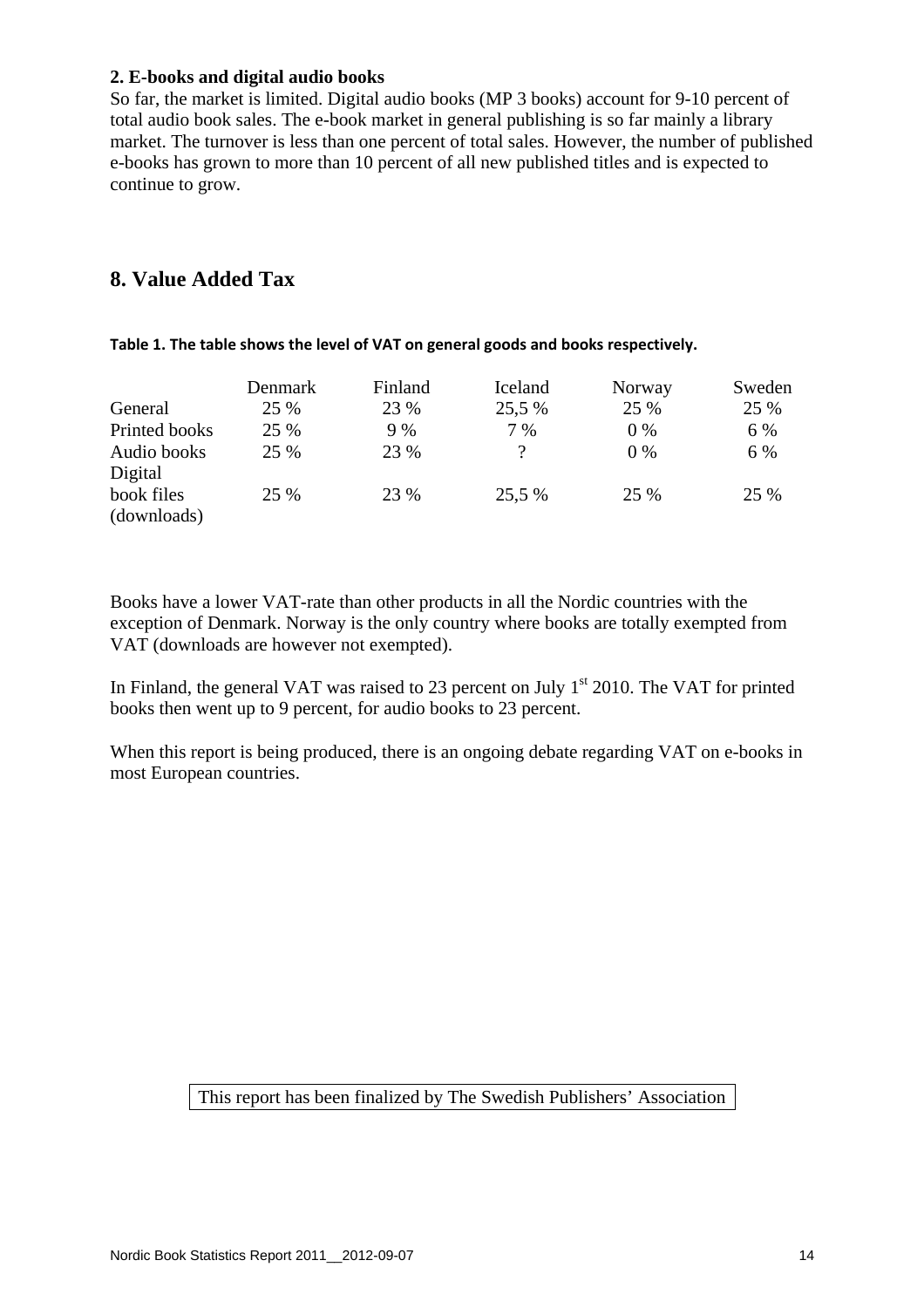## APPENDIX: FIGURES PER YEAR **N O R D I S K B O G S T A T I S T I K År: 2003**

|    | Del 1: Totaltall                                                            | <b>Danmark</b> | <b>Finland</b> | <b>Island</b> | <b>Norge</b> | <b>Sverige</b> |
|----|-----------------------------------------------------------------------------|----------------|----------------|---------------|--------------|----------------|
|    | Demografi m.v.                                                              |                |                |               |              |                |
|    | 01 Befolkning i mio.                                                        | 5,40           | 5,20           | 0,3           | 4,50         | 8,98           |
|    | 02 Antal boghandlere                                                        | 442            | 300            | 68            | 602          | 400            |
|    | 03 Øvrige utsalgssteder (anslag)                                            | 460            | 3000           | 100           | 200<br>1     | 5 0 0 0        |
|    | 04 National kurs i f.t. €pr. 31.12                                          | 0,134          | 1,000          | 0,011         | 121,000      | 0,110          |
|    | 05 Bogprisändring efter forbrugerprisindex                                  | 2,2 % NA       |                | 0%            | 0%           | $0\%$          |
|    | 06 Momssats (mva) alment nivå                                               | 25,0 %         | 22%            | 25%           | 24%          | 25%            |
|    | 07 Momssats (mva) på böger                                                  | 25,0 %         | 8%             | 14%           | 0%           | 6%             |
|    | 08 Titelantal (i stk)                                                       |                |                |               |              |                |
|    | 09 Årlig udgivne titler, totalt                                             | 14 843         | 12 000         | 1818          | 7706         | 172<br>11      |
|    | 10 Antall titler i salg, totalt                                             | 66 000         | 67 000         | 0             | 40 396       | 0,0            |
|    | 11 Årlige udgivne titler, minimum 48 sider                                  | 10 117         | 12 309         | 1340          | 10 338       | 9688           |
|    | $12$ – heraf original dk./fin./isl./no./sv. i %                             | 63%            | 0%             | 0%            | 70%          | 0%             |
|    | 13 Årlige udgivne titler (minimum 48 sider) pr. 1000 indb.                  | 1,9            | 2,4            |               | 2,3          | 1,1            |
|    | 14 Forlagsbranche                                                           |                |                |               |              |                |
|    | 15 Beskäft. i forlagsbranchen omregn. til fuldtidsbeskäftiget               | 1 1 2 0        | 1 500          | 180           | 500<br>1     | 935            |
|    | 16 Antal forlag i alt (anslag)                                              | 400            | 300            | 110           | 170          | 250            |
|    | 17 Herav: antall forlag organisert i bransjeforening                        | 66             | 100            | 34            | 43           | 101            |
|    | 18 Totalmarked for bøker, konsumentverdi, millioner nasjonal valuta ex. mva |                |                |               |              |                |
|    | 19 Totalmarkedet ex mva                                                     | 450            | 444            | 40            | 659          | 770            |
|    | 20 Totalmarked per innbygger, ex mva                                        | 83             | 85             | 133           | 146          | 86             |
| 21 | Totalmarked per innbygger, incl. mva.                                       | 104            | 92             | 151           | 146          | 91             |

| 22 Medl.forlagsomsätning ex. mva og antal solgte eks.     |      |      |       |      |      |
|-----------------------------------------------------------|------|------|-------|------|------|
| 23 Medl.forlagenes andel av totalmarkedet                 | 63%  | 84%  | 69%   | 83%  | 69%  |
| 24 Forlagsomsätning brutto i alt ex. mva.                 | 285  | 374  | 28    | 546  | 529  |
| 25 Forlagsomsätning netto i alt ex. mva.                  | 216  | 278  | 18    | 386  | 426  |
| 26 Forlagssalg, antal solgte böger i alt (mio. eks)       | 24,0 | 26,6 | 0,9   | 26,6 | 51,0 |
| 27 Medlemsforlagenes gennemsnitlig pris pr. bog ex. mva.  | 9,0  | 10,5 | 20,0  | 14,5 | 8,4  |
| 28 Medlemsforlagenes gennemsnitlig pris pr. bog incl. mva | 11,3 | 11,3 | 22,8  | 14,5 | 8,9  |
| 29 Medlemsforlagenes omsätning fordelt på salgskanaler    |      |      |       |      |      |
| 30 Boghandel                                              | 69%  | 29%  | 60%   |      | 20%  |
| 31 Grossister, varehuse, øvrige forhandlere               | 9%   | 37%  | 24%   |      | 44%  |
| 32 Bogklubber                                             | 13%  | 6%   | 1%    |      | 7%   |
| 33 Övrige                                                 | 0%   | 0%   | 5%    |      | 4%   |
| 34 Direkte salg til forbruger inkl. postordre             | 8%   | 28%  | 10%   |      | 22%  |
| 35 Salg i alt hjemmemarked                                | 99%  | 100% | 99%   | 100% | 97%  |
| 36 Eksport i alt                                          | 1%   | 0%   | 1%    | 0%   | 3%   |
| 37 Totalt                                                 | 100% | 100% | 100%  | 100% | 100% |
| 38 Medlemsforlagenes omsätning fordelt på boggrupper      |      |      |       |      |      |
| 39 Skoleböger (grundskole & gymnasium)                    | 14%  | 22%  | 19%   | 12%  | 26%  |
| 40 Läreböger (videregående og höjere udd.)                | 8%   | 6%   | 10%   | 7%   | 9%   |
| 41 Faglitteratur for voksne, leksika og oppslagsverk      | 31%  | 41%  | 35%   | 33%  | 26%  |
| 42 Skönlitteratur for voksne                              | 24%  | 13%  | 22%   | 27%  | 25%  |
| 43 Börne- og ungdomsböger                                 | 17%  | 14%  | 14%   | 18%  | 11%  |
| 44 Lydbøker                                               | 0%   | 0%   | 0%    | 1%   | 2%   |
| 45 Øvrige elektroniske udg. CD etc.                       | 5%   | 1%   | 1%    | 1%   | 0%   |
| 46 Elektroniske udg. online                               | 0%   | 2%   | $0\%$ | 0%   | 0%   |
| 47 Totalt                                                 | 100% | 100% | 100%  | 100% | 100% |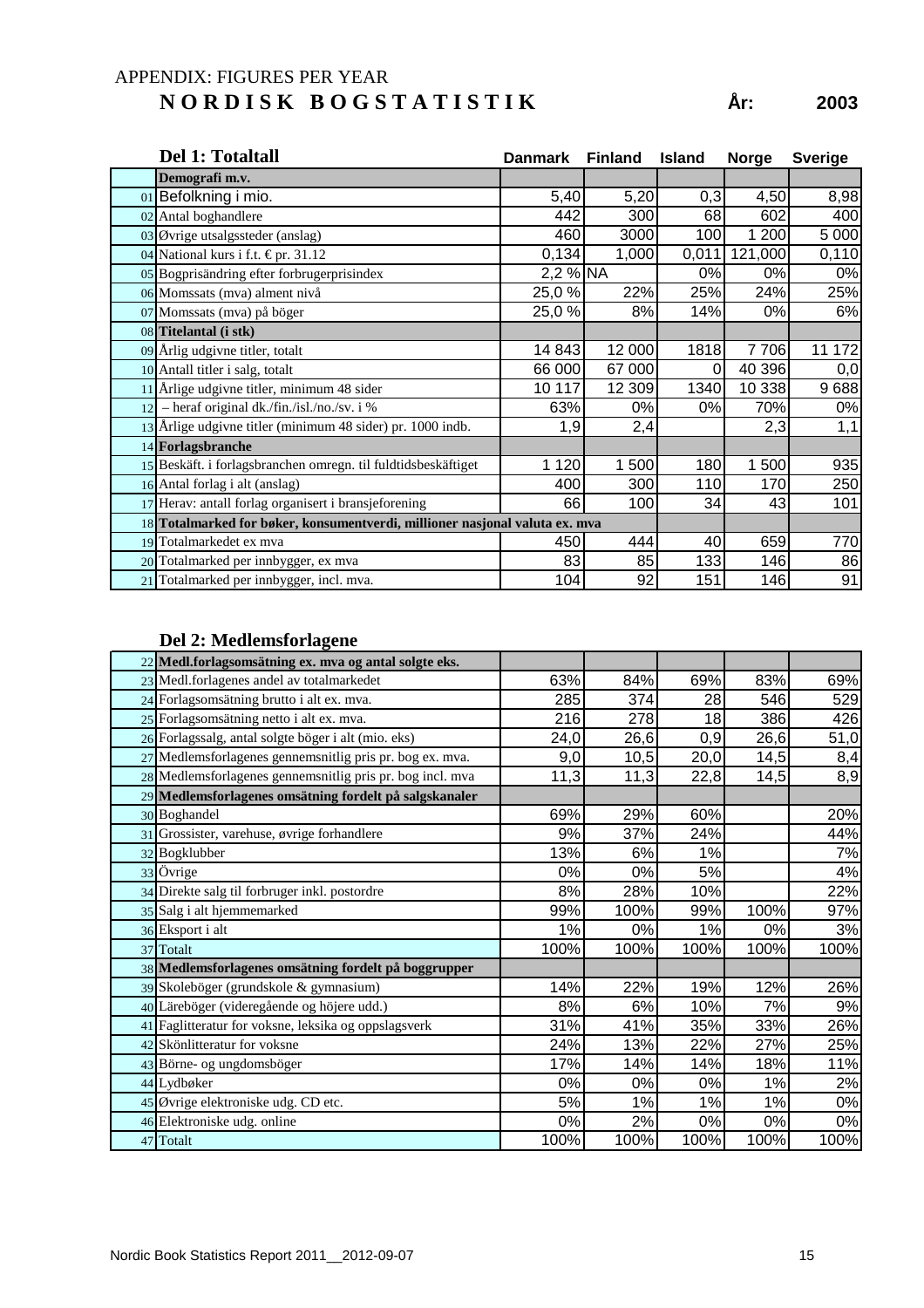| Del 1: Totaltall                                                            | <b>Danmark</b> | <b>Finland</b> | <b>Island</b> | <b>Norge</b> | <b>Sverige</b> |
|-----------------------------------------------------------------------------|----------------|----------------|---------------|--------------|----------------|
| Demografi m.v.                                                              |                |                |               |              |                |
| 01 Befolkning i mio.                                                        | 5,41           | 5,20           |               | 4,50         | 9,01           |
| 02 Antal boghandlere                                                        | 424            | 300            |               | 624          | 400            |
| 03 Øvrige utsalgssteder (anslag)                                            | 460            | 3000           |               | 1 200        | 5 0 0 0        |
| 04 National kurs i f.t. €pr. 31.12                                          | 0,134          | 1,000          |               | 0,122        | 0,111          |
| 05 Bogprisändring efter forbrugerprisindex                                  | $1,8%$ NA      |                |               | 0%           | 0%             |
| 06 Momssats (mva) alment nivå                                               | 25,0 %         | 22%            |               | 25%          | 25%            |
| 07 Momssats (mva) på böger                                                  | 25,0 %         | 8%             |               | 0%           | 6%             |
| 08 Titelantal (i stk)                                                       |                |                |               |              |                |
| 09 Årlig udgivne titler, totalt                                             | 14 8 29        | 12 000         |               | 6887         | 17 683         |
| 10 Antall titler i salg, totalt                                             | 68 000         | 67 000         |               | 43 018       | 0,0            |
| 11 Årlige udgivne titler, minimum 48 sider                                  | 10 260         | 12 977         |               | 9988         | 14 216         |
| $12$ – heraf original dk./fin./isl./no./sv. i %                             | 64%            | 0%             |               | 66%          | 0%             |
| 13 Årlige udgivne titler (minimum 48 sider) pr. 1000 indb.                  | 1,9            | 2,5            |               | 2,2          | 1,6            |
| 14 Forlagsbranche                                                           |                |                |               |              |                |
| 15 Beskäft. i forlagsbranchen omregn. til fuldtidsbeskäftiget               | 1 0 5 5        | 1 660          |               | 1 500        | 940            |
| 16 Antal forlag i alt (anslag)                                              | 400            | 300            |               | 170          | 250            |
| 17 Herav: antall forlag organisert i bransjeforening                        | 54             | 100            |               | 50           | 93             |
| 18 Totalmarked for bøker, konsumentverdi, millioner nasjonal valuta ex. mva |                |                |               |              |                |
| 19 Totalmarkedet ex mva                                                     | 466            | 459            |               | 629          | 777            |
| 20 Totalmarked per innbygger, ex mva                                        | 86             | 88             |               | 140          | 86             |
| 21 Totalmarked per innbygger, incl. mva.                                    | 108            | 95             |               | 140          | 91             |

| 22 Medl.forlagsomsätning ex. mva og antal solgte eks.     |      |      |       |      |
|-----------------------------------------------------------|------|------|-------|------|
| 23 Medl.forlagenes andel av totalmarkedet                 | 65%  | 85%  | 86%   | 67%  |
| 24 Forlagsomsätning brutto i alt ex. mva.                 | 304  | 388  | 539   | 524  |
| 25 Forlagsomsätning netto i alt ex. mva.                  | 227  | 290  | 373   | 428  |
| 26 Forlagssalg, antal solgte böger i alt (mio. eks)       | 27,0 | 26,7 | 27    | 48,7 |
| 27 Medlemsforlagenes gennemsnitlig pris pr. bog ex. mva.  | 8,4  | 10,9 | 13,9  | 8,8  |
| 28 Medlemsforlagenes gennemsnitlig pris pr. bog incl. mva | 10,5 | 11,7 | 13,9  | 9,3  |
| 29 Medlemsforlagenes omsätning fordelt på salgskanaler    |      |      |       |      |
| 30 Boghandel                                              | 67%  | 31%  | 66%   | 20%  |
| 31 Grossister, varehuse, øvrige forhandlere               | 8%   | 37%  | 33%   | 45%  |
| 32 Bogklubber                                             | 11%  | 6%   | 1%    | 6%   |
| 33 Övrige                                                 | 0%   | 0%   | 0%    | 4%   |
| 34 Direkte salg til forbruger inkl. postordre             | 13%  | 26%  | 0%    | 22%  |
| 35 Salg i alt hjemmemarked                                | 99%  | 100% | 100%  | 98%  |
| 36 Eksport i alt                                          | 1%   | 0%   | 0%    | 2%   |
| 37 Totalt                                                 | 100% | 100% | 100%  | 100% |
| 38 Medlemsforlagenes omsätning fordelt på boggrupper      |      |      |       |      |
| 39 Skoleböger (grundskole & gymnasium)                    | 15%  | 22%  | 12%   | 26%  |
| 40 Läreböger (videregående og höjere udd.)                | 8%   | 5%   | 7%    | 10%  |
| 41 Faglitteratur for voksne, leksika og oppslagsverk      | 32%  | 40%  | 32%   | 24%  |
| 42 Skönlitteratur for voksne                              | 26%  | 14%  | 33%   | 26%  |
| 43 Börne- og ungdomsböger                                 | 16%  | 15%  | 14%   | 12%  |
| 44 Lydbøker                                               | 0%   | 0%   | 2%    | 3%   |
| 45 Øvrige elektroniske udg. CD etc.                       | 4%   | 1%   | 1%    | 0%   |
| 46 Elektroniske udg. online                               | 0%   | 2%   | $0\%$ | 0%   |
| 47 Totalt                                                 | 100% | 100% | 100%  | 100% |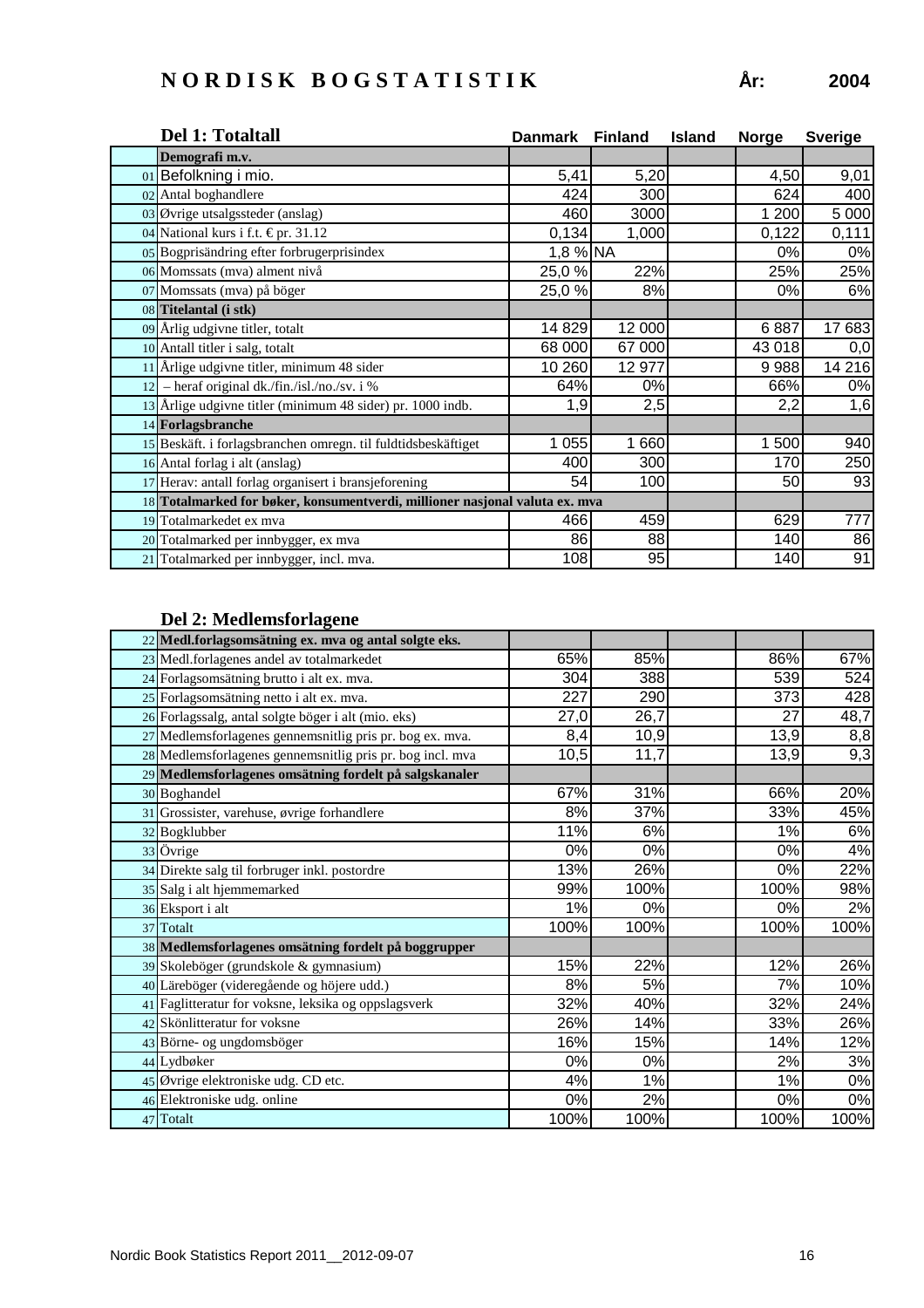|    | Del 1: Totaltall                                                            | Danmark Finland |        | <b>Island</b> | <b>Norge</b> | <b>Sverige</b> |
|----|-----------------------------------------------------------------------------|-----------------|--------|---------------|--------------|----------------|
|    | Demografi m.v.                                                              |                 |        |               |              |                |
|    | 01 Befolkning i mio.                                                        | 5,43            | 5,20   | 0,3           | 4,50         | 9,05           |
|    | 02 Antal boghandlere                                                        | 431             | 300    | 70            | 631          | 400            |
|    | 03 Øvrige utsalgssteder (anslag)                                            | 460             | 3000   | 100           | 200          | 5 0 0 0        |
|    | 04 National kurs i f.t. €pr. 31.12                                          | 0,134           | 1,000  | 0,013         | 0,125        | 0,106          |
|    | 05 Bogprisändring efter forbrugerprisindex                                  | 2,0 %           | 0%     | 0%            | 0%           | $0\%$          |
|    | 06 Momssats (mva) alment nivå                                               | 25,0 %          | 22%    | 25%           | 25%          | 25%            |
|    | 07 Momssats (mva) på böger                                                  | 25,0%           | 8%     | 14%           | 0%           | 6%             |
|    | 08 Titelantal (i stk)                                                       |                 |        |               |              |                |
|    | 09 Årlig udgivne titler, totalt                                             | 13 227          | 13 000 | 689           | 7577         | 21 413         |
|    | 10 Antall titler i salg, totalt                                             | 70 000          | 68 000 | 0             | 45 000       | 0,0            |
|    | 11 Årlige udgivne titler, minimum 48 sider                                  | 9 3 9 2         | 13 667 | 689           | 10 106       | 14738          |
| 12 | - heraf original dk./fin./isl./no./sv. i %                                  | 65%             | 0%     | 0%            | 66%          | $0\%$          |
|    | 13 Årlige udgivne titler (minimum 48 sider) pr. 1000 indb.                  | 1,7             | 2,6    | 2,3           | 2,2          | 1,6            |
|    | 14 Forlagsbranche                                                           |                 |        |               |              |                |
|    | 15 Beskäft. i forlagsbranchen omregn. til fuldtidsbeskäftiget               | 1 1 2 5         | 1 500  | 1130          | 500          | 983            |
|    | 16 Antal forlag i alt (anslag)                                              | 400             | 300    | 120           | 170          | 250            |
|    | 17 Herav: antall forlag organisert i bransjeforening                        | 53              | 100    | 38            | 56           | 88             |
|    | 18 Totalmarked for bøker, konsumentverdi, millioner nasjonal valuta ex. mva |                 |        |               |              |                |
|    | 19 Totalmarkedet ex mva                                                     | 518             | 484    | 59            | 663          | 742            |
|    | 20 Totalmarked per innbygger, ex mva                                        | 95              | 93     | 196           | 147          | 82             |
|    | 21 Totalmarked per innbygger, incl. mva.                                    | 119             | 101    | 223           | 147          | 87             |

| 22 Medl.forlagsomsätning ex. mva og antal solgte eks.     |      |      |       |      |       |
|-----------------------------------------------------------|------|------|-------|------|-------|
| 23 Medl.forlagenes andel av totalmarkedet                 | 62%  | 81%  | 69%   | 85%  | 68%   |
| 24 Forlagsomsätning brutto i alt ex. mva.                 | 323  | 394  | 41    | 561  | 501   |
| 25 Forlagsomsätning netto i alt ex. mva.                  | 248  | 292  | 26    | 382  | 407   |
| 26 Forlagssalg, antal solgte böger i alt (mio. eks)       | 29,0 | 28,0 |       | 28   | 49,7  |
| 27 Medlemsforlagenes gennemsnitlig pris pr. bog ex. mva.  | 8,6  | 10,4 | 13,0  | 13,8 | 8,2   |
| 28 Medlemsforlagenes gennemsnitlig pris pr. bog incl. mva | 10,7 | 11,3 | 14,8  | 13,8 | 8,7   |
| 29 Medlemsforlagenes omsätning fordelt på salgskanaler    |      |      |       |      |       |
| 30 Boghandel                                              | 65%  | 37%  | 42%   | 70%  | 20%   |
| 31 Grossister, varehuse, øvrige forhandlere               | 8%   | 34%  | 18%   | 29%  | 46%   |
| 32 Bogklubber                                             | 11%  | 5%   | 0%    | 1%   | 7%    |
| 33 Övrige                                                 | 0%   | 0%   | 20%   | 0%   | 3%    |
| 34 Direkte salg til forbruger inkl. postordre             | 15%  | 24%  | 18%   | 0%   | 23%   |
| 35 Salg i alt hjemmemarked                                | 99%  | 100% | 99%   | 100% | 98%   |
| 36 Eksport i alt                                          | 1%   | 0%   | 1%    | 1%   | 2%    |
| 37 Totalt                                                 | 100% | 100% | 100%  | 100% | 100%  |
| 38 Medlemsforlagenes omsätning fordelt på boggrupper      |      |      |       |      |       |
| 39 Skoleböger (grundskole & gymnasium)                    | 19%  | 25%  | 0%    | 11%  | 25%   |
| 40 Läreböger (videregående og höjere udd.)                | 10%  | 5%   | 0%    | 6%   | 9%    |
| 41 Faglitteratur for voksne, leksika og oppslagsverk      | 30%  | 38%  | 61%   | 30%  | 24%   |
| 42 Skönlitteratur for voksne                              | 23%  | 13%  | 21%   | 33%  | 25%   |
| 43 Börne- og ungdomsböger                                 | 16%  | 15%  | 17%   | 18%  | 12%   |
| 44 Lydbøker                                               | 0%   | 0%   | $0\%$ | 2%   | 5%    |
| 45 Øvrige elektroniske udg. CD etc.                       | 3%   | 1%   | 1%    | 1%   | $0\%$ |
| 46 Elektroniske udg. online                               | 0%   | 2%   | 0%    | 0%   | 0%    |
| 47 Totalt                                                 | 100% | 100% | 100%  | 100% | 100%  |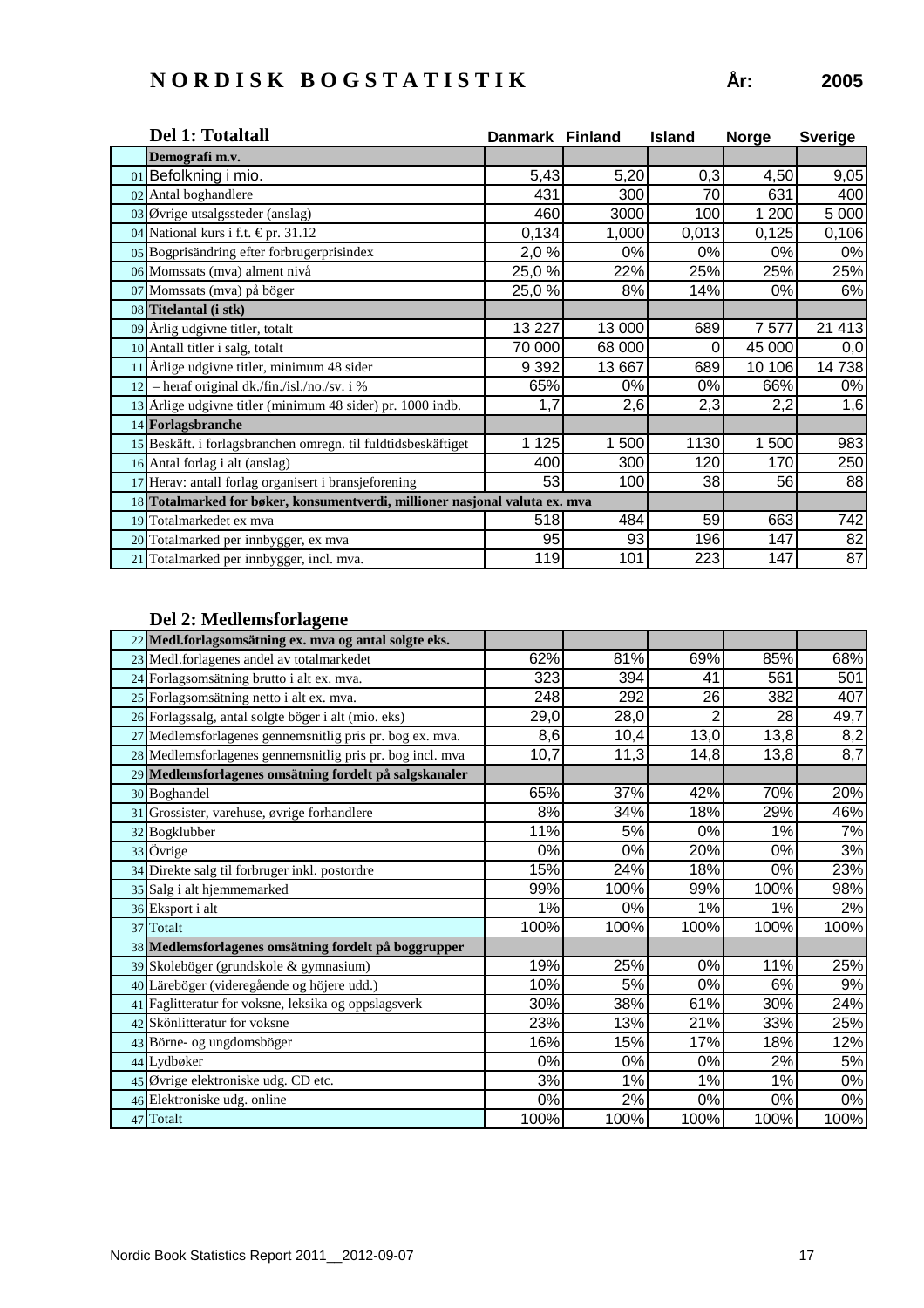| År: | 200 |
|-----|-----|
|     |     |

| Del 1: Totaltall                                                            | <b>Danmark</b> | <b>Finland</b> | <b>Island</b> | <b>Norge</b> | <b>Sverige</b> |
|-----------------------------------------------------------------------------|----------------|----------------|---------------|--------------|----------------|
| Demografi m.v.                                                              |                |                |               |              |                |
| 01 Befolkning i mio.                                                        | 5,45           | 5,28           |               | 4,60         | 9,11           |
| 02 Antal boghandlere                                                        | 443            | 295            |               | 630          | 400            |
| 03 Øvrige utsalgssteder (anslag)                                            | 460            | 3000           |               | 1 300        | 5 000          |
| 04 National kurs i f.t. €pr. 31.12                                          | 0,134          | 1,000          |               | 0,123        | 0,110          |
| 05 Bogprisändring efter forbrugerprisindex                                  | $2,0%$ NA      |                |               | 0%           | 0%             |
| 06 Momssats (mva) alment nivå                                               | 25,0 %         | 22%            |               | 25%          | 25%            |
| 07 Momssats (mva) på böger                                                  | 25,0 %         | 8%             |               | 0%           | 6%             |
| 08 Titelantal (i stk)                                                       |                |                |               |              |                |
| 09 Årlig udgivne titler, totalt                                             | 13 402         | 13 000         |               | 8 500        | 21 765         |
| 10 Antall titler i salg, totalt                                             | 72 000         | 68 000         |               | 48 000       | 0,0            |
| 11 Årlige udgivne titler, minimum 48 sider                                  | 9852           | 13 656         |               | 11 463       | 15 310         |
| 12 - heraf original dk./fin./isl./no./sv. i %                               | 64%            | 85%            |               | 0%           | 0%             |
| 13 Årlige udgivne titler (minimum 48 sider) pr. 1000 indb.                  | 1,8            | 2,6            |               | 2,5          | 1,7            |
| 14 Forlagsbranche                                                           |                |                |               |              |                |
| 15 Beskäft. i forlagsbranchen omregn. til fuldtidsbeskäftiget               | 200            | 600<br>1       |               | 1 600        | 1 0 7 6        |
| 16 Antal forlag i alt (anslag)                                              | 400            | 300            |               | 230          | 250            |
| 17 Herav: antall forlag organisert i bransjeforening                        | 60             | 100            |               | 65           | 85             |
| 18 Totalmarked for bøker, konsumentverdi, millioner nasjonal valuta ex. mva |                |                |               |              |                |
| 19 Totalmarkedet ex mva                                                     | 532            | 486            |               | 717          | 770            |
| 20 Totalmarked per innbygger, ex mva                                        | 98             | 92             |               | 156          | 85             |
| 21 Totalmarked per innbygger, incl. mva.                                    | 122            | 99             |               | 156          | 90             |

| 22 Medl.forlagsomsätning ex. mva og antal solgte eks.     |      |      |      |      |
|-----------------------------------------------------------|------|------|------|------|
| 23 Medl.forlagenes andel av totalmarkedet                 | 60%  | 80%  | 82%  | 70%  |
| 24 Forlagsomsätning brutto i alt ex. mva.                 | 321  | 389  | 588  | 542  |
| 25 Forlagsomsätning netto i alt ex. mva.                  | 246  | 287  | 391  | 435  |
| 26 Forlagssalg, antal solgte böger i alt (mio. eks)       | 26,0 | 28,6 | 28   | 50,6 |
| 27 Medlemsforlagenes gennemsnitlig pris pr. bog ex. mva.  | 9,5  | 10,0 | 14,0 | 8,6  |
| 28 Medlemsforlagenes gennemsnitlig pris pr. bog incl. mva | 11,8 | 10,8 | 14,0 | 9,1  |
| 29 Medlemsforlagenes omsätning fordelt på salgskanaler    |      |      |      |      |
| 30 Boghandel                                              | 63%  | 32%  | 70%  | 21%  |
| 31 Grossister, varehuse, øvrige forhandlere               | 6%   | 40%  | 29%  | 45%  |
| 32 Bogklubber                                             | 12%  | 5%   | 1%   | 6%   |
| 33 Övrige                                                 | 0%   | 0%   | 0%   | 3%   |
| 34 Direkte salg til forbruger inkl. postordre             | 18%  | 23%  | 0%   | 22%  |
| 35 Salg i alt hjemmemarked                                | 99%  | 100% | 100% | 98%  |
| 36 Eksport i alt                                          | 1%   | 0%   | 0%   | 2%   |
| 37 Totalt                                                 | 100% | 100% | 100% | 100% |
| 38 Medlemsforlagenes omsätning fordelt på boggrupper      |      |      |      |      |
| 39 Skoleböger (grundskole & gymnasium)                    | 19%  | 25%  | 16%  | 24%  |
| 40 Läreböger (videregående og höjere udd.)                | 10%  | 5%   | 8%   | 9%   |
| 41 Faglitteratur for voksne, leksika og oppslagsverk      | 28%  | 36%  | 26%  | 25%  |
| 42 Skönlitteratur for voksne                              | 26%  | 13%  | 31%  | 26%  |
| 43 Börne- og ungdomsböger                                 | 12%  | 16%  | 15%  | 10%  |
| 44 Lydbøker                                               | 3%   | 1%   | 3%   | 5%   |
| 45 Øvrige elektroniske udg. CD etc.                       | 2%   | 1%   | 1%   | 0%   |
| 46 Elektroniske udg. online                               | 0%   | 3%   | 0%   | 0%   |
| 47 Totalt                                                 | 100% | 100% | 100% | 100% |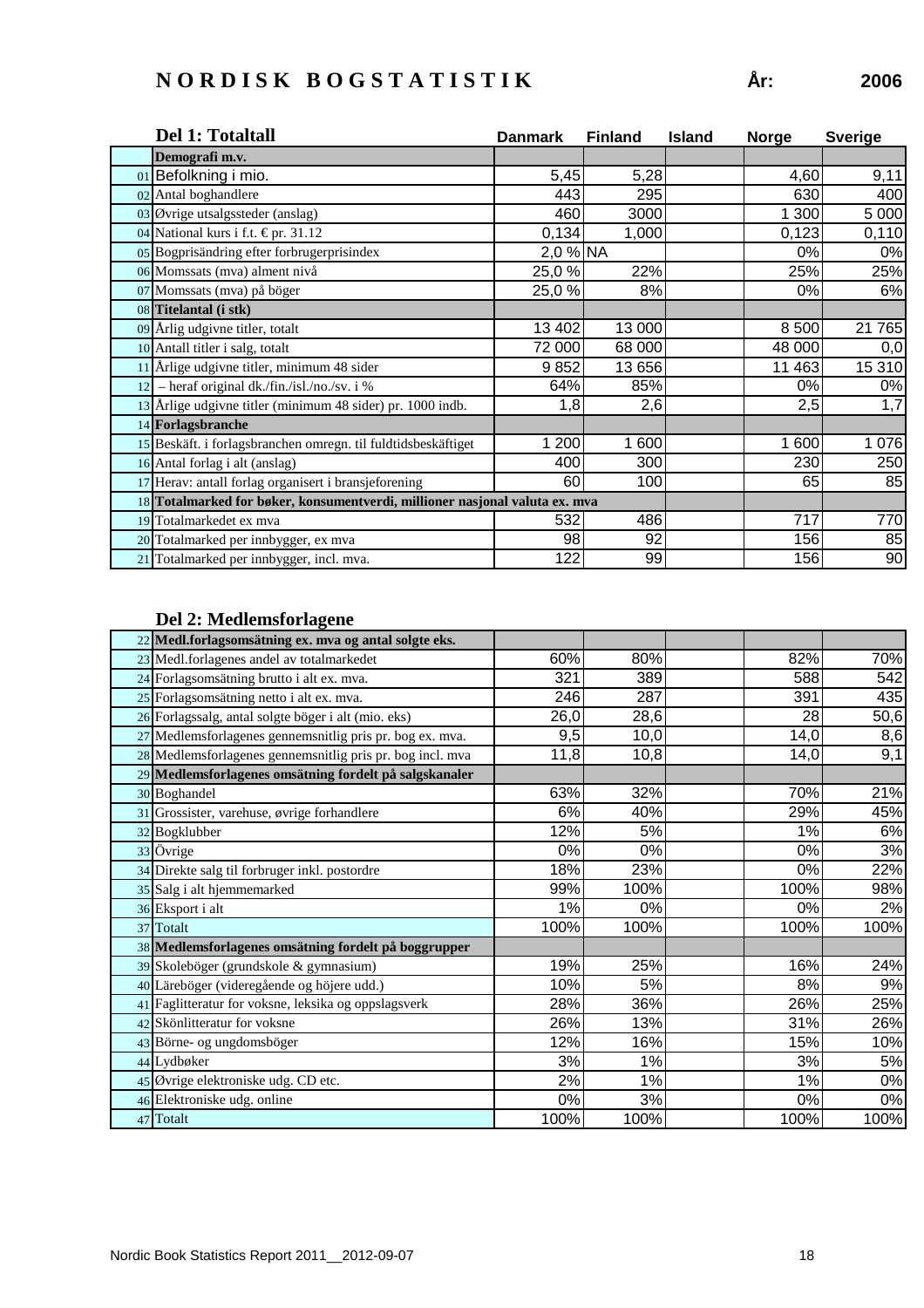|    | Del 1: Totaltall                                                            | Danmark Finland |        | <b>Island</b> | <b>Norge</b> | <b>Sverige</b> |
|----|-----------------------------------------------------------------------------|-----------------|--------|---------------|--------------|----------------|
|    | Demografi m.v.                                                              |                 |        |               |              |                |
|    | 01 Befolkning i mio.                                                        | 5,48            | 5,28   |               | 4,60         | 9,18           |
|    | 02 Antal boghandlere                                                        | 454             | 295    |               | 630          | 400            |
|    | $03$ Øvrige utsalgssteder (anslag)                                          | 450             | 3000   |               | 1 300        | 5 000          |
|    | 04 National kurs i f.t. €pr. 31.12                                          | 0,134           | 1,000  |               | 0,126        | 0,106          |
|    | 05 Bogprisändring efter forbrugerprisindex                                  | 2,0 % NA        |        |               | 0%           | 0%             |
|    | 06 Momssats (mva) alment nivå                                               | 25,0%           | 22%    |               | 25%          | 25%            |
|    | 07 Momssats (mva) på böger                                                  | 25,0 %          | 8%     |               | 0%           | 6%             |
|    | 08 Titelantal (i stk)                                                       |                 |        |               |              |                |
|    | 09 Årlig udgivne titler, totalt                                             | 13 4 34         | 13 000 |               | 8 500        | 22 785         |
|    | 10 Antall titler i salg, totalt                                             | 72 000          | 70 000 |               | 50 000       | 0,0            |
|    | 11 Årlige udgivne titler, minimum 48 sider                                  | 9787            | 14 154 |               | 10 835       | 15 680         |
| 12 | - heraf original dk./fin./isl./no./sv. i %                                  | 62%             | 85%    |               | 0%           | 0%             |
|    | 13 Årlige udgivne titler (minimum 48 sider) pr. 1000 indb.                  | 1,8             | 2,7    |               | 2,4          | 1,7            |
|    | 14 Forlagsbranche                                                           |                 |        |               |              |                |
|    | 15 Beskäft. i forlagsbranchen omregn. til fuldtidsbeskäftiget               | 1 2 2 0         | 1 600  |               | 1 600        | 1 060          |
|    | 16 Antal forlag i alt (anslag)                                              | 400             | 300    |               | 258          | 250            |
|    | 17 Herav: antall forlag organisert i bransjeforening                        | 58              | 103    |               | 73           | 86             |
|    | 18 Totalmarked for bøker, konsumentverdi, millioner nasjonal valuta ex. mva |                 |        |               |              |                |
|    | 19 Totalmarkedet ex mva                                                     | 517             | 509    |               | 782          | 753            |
|    | 20 Totalmarked per innbygger, ex mva                                        | 94              | 96     |               | 170          | 82             |
|    | 21 Totalmarked per innbygger, incl. mva.                                    | 118             | 104    |               | 170          | 87             |

|    | 22 Medl.forlagsomsätning ex. mva og antal solgte eks.     |      |      |      |            |
|----|-----------------------------------------------------------|------|------|------|------------|
|    | 23 Medl.forlagenes andel av totalmarkedet                 | 61%  | 80%  | 80%  | 66%        |
|    | 24 Forlagsomsätning brutto i alt ex. mva.                 | 313  | 0    | 672  | 500        |
|    | 25 Forlagsomsätning netto i alt ex. mva.                  | 235  | 288  | 437  | 390        |
|    | 26 Forlagssalg, antal solgte böger i alt (mio. eks)       | 24,6 | 26,8 |      | 53,0<br>28 |
|    | 27 Medlemsforlagenes gennemsnitlig pris pr. bog ex. mva.  | 9,6  | 10,7 | 15,5 | 7,3        |
|    | 28 Medlemsforlagenes gennemsnitlig pris pr. bog incl. mva | 11,9 | 11,6 | 15,5 | 7,8        |
|    | 29 Medlemsforlagenes omsätning fordelt på salgskanaler    |      |      |      |            |
|    | 30 Boghandel                                              | 65%  | 32%  | 74%  | 28%        |
|    | 31 Grossister, varehuse, øvrige forhandlere               | 8%   | 41%  | 25%  | 38%        |
| 32 | Bogklubber                                                | 10%  | 4%   | 1%   | 6%         |
|    | 33 Övrige                                                 | 0%   | 0%   | 0%   | 4%         |
|    | 34 Direkte salg til forbruger inkl. postordre             | 16%  | 23%  | 0%   | 22%        |
|    | 35 Salg i alt hjemmemarked                                | 99%  | 100% | 100% | 98%        |
|    | 36 Eksport i alt                                          | 1%   | 0%   | 0%   | 3%         |
|    | 37 Totalt                                                 | 100% | 100% | 100% | 100%       |
|    | 38 Medlemsforlagenes omsätning fordelt på boggrupper      |      |      |      |            |
|    | 39 Skoleböger (grundskole & gymnasium)                    | 19%  | 25%  | 25%  | 26%        |
|    | 40 Läreböger (videregående og höjere udd.)                | 10%  | 6%   | 9%   | $0\%$      |
|    | 41 Faglitteratur for voksne, leksika og oppslagsverk      | 25%  | 36%  | 23%  | 28%        |
|    | 42 Skönlitteratur for voksne                              | 28%  | 14%  | 30%  | 29%        |
|    | 43 Börne- og ungdomsböger                                 | 13%  | 14%  | 10%  | 11%        |
|    | 44 Lydbøker                                               | 3%   | 1%   | 3%   | 6%         |
|    | 45 Øvrige elektroniske udg. CD etc.                       | 1%   | 1%   | 0%   | 1%         |
|    | 46 Elektroniske udg. online                               | 0%   | 2%   | 0%   | $0\%$      |
|    | 47 Totalt                                                 | 100% | 100% | 100% | 100%       |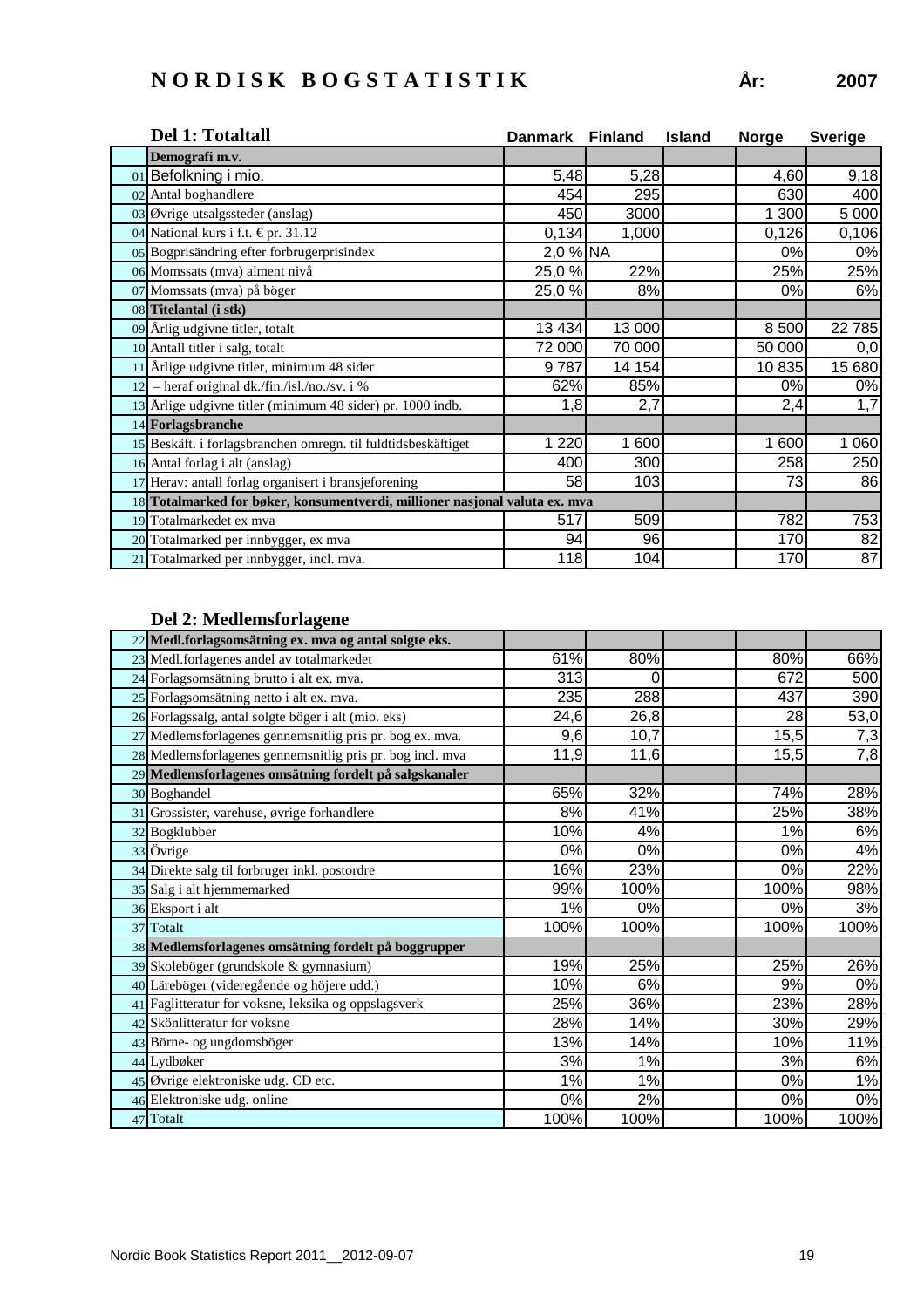# **Nordic Book Statistics År: 2008**

|    | <b>Part 1: Total market</b>                                                     | Denmark | <b>Finland</b> | <b>Iceland</b> | <b>Norway</b> | <b>Sweden</b> |
|----|---------------------------------------------------------------------------------|---------|----------------|----------------|---------------|---------------|
|    | <b>Demografics</b>                                                              |         |                |                |               |               |
|    | 01 Number of inhabitants                                                        | 5,51    | 5,30           |                | 4,80          | 9,26          |
|    | 02 Number of bookstores                                                         | 430     | 288            |                | 640           | 400           |
|    | 03 Other retailers (estimate)                                                   | 450     | 3000           |                | 1 300         | 5 000         |
|    | 04 Local currency in euros                                                      | 0,134   | 1,000          |                | 0,122         | 0,092         |
|    | 05 Bogprisändring efter forbrugerprisindex                                      | 0,0%    | 0              |                | 0%            | 0%            |
|    | 06 Value Added Tax, general                                                     | 25,0 %  | 22%            |                | 25%           | 25%           |
|    | 07 Value Added Tax, books                                                       | 25,0 %  | 8%             |                | 0%            | 6%            |
|    | 08 Number of Titles                                                             |         |                |                |               |               |
|    | 09 Total number och titles published per year                                   | 12 354  | 14 000         |                | 8 3 9 2       | 26 182        |
|    | 10 Active catalogue (number titles commercially available)                      | 59 300  | 70 000         |                | 69 000        | 0,0           |
|    | 11 Number of published titles (minimum 48 pages)                                | 9 2 0 2 | 13 4 19        |                | 10 070        | 18 971        |
|    | $12$ - whereof original editions, %                                             | 62%     | 80%            |                | 0%            | 0%            |
|    | 13 Number of titles per inhabitant (minimum 48 pages)                           | 1,7     | 2,5            |                | 2,1           | 2,0           |
|    | 14 Book Industry                                                                |         |                |                |               |               |
|    | 15 Number of employees in the book industry (expressed as full-ti               | 1 100   | 800            |                | 1 600         | 1 1 4 1       |
|    | 16 Total numer of publishers (estimate)                                         | 400     | 300            |                | 300           | 250           |
| 17 | - whereof members of the publishers association                                 | 52      | 100            |                | 85            | 84            |
|    | 18 Total market for books, consumer prices, local currency in millions excl VAT |         |                |                |               |               |
|    | 19 Total market excl VAT                                                        | 515     | 520            |                | 761           | 644           |
|    | 20 Total market per inhabitant excl VAT                                         | 94      | 98             |                | 159           | 70            |
|    | 21 Total market per inhabitant incl VAT                                         | 117     | 106            |                | 159           | 74            |

#### **Part 2: Member publishers**

| 22 Member publishers sales excl VAT and number of sold copies     |      |      |      |       |
|-------------------------------------------------------------------|------|------|------|-------|
| 23 Member publishers share of total market                        | 55%  | 80%  | 70%  | 63%   |
| 24 Publishers total gross sales excl VAT (estimate in consumer pr | 285  | 0    | 531  | 406   |
| 25 Publishers net sales excl VAT                                  | 214  | 293  | 321  | 315   |
| 26 Publishers total number of sold copies, in million copies      | 24,4 | 25,7 | 26   | 47,8  |
| 27 Publisers average price per copy excl VAT                      | 8,8  | 11,4 | 12,6 | 6,6   |
| 28 Publisers average price per copy incl VAT                      | 10,9 | 12,3 | 12,6 | 7,0   |
| 29 Member publishers sales per sales channel                      |      |      |      |       |
| 30 Bookstores                                                     | 65%  | 29%  | 68%  | 29%   |
| 31 Wholesalers, department stores and other retailers             | 7%   | 38%  | 29%  | 38%   |
| 32 Book clubs (sales to book clubs)                               | 9%   | 4%   | 3%   | 6%    |
| 33 Other retailers                                                | 0%   | 7%   | 0%   | 3%    |
| 34 Direct sales incl from bookclubs, mail-order etc               | 18%  | 22%  | 0%   | 21%   |
| 35 Total sales in home market                                     | 99%  | 99%  | 100% | 97%   |
| 36 Total export sales                                             | 1%   | 0%   | 0%   | 3%    |
| 37 Total                                                          | 100% | 100% | 100% | 100%  |
| 38 Member publishers sales per category                           |      |      |      |       |
| 39 Schoolbooks (compulsory and upper secondary school)            | 20%  | 24%  | 29%  | 27%   |
| 40 Textbooks for university and college                           | 10%  | 5%   | 10%  | $0\%$ |
| 41 Non-fiction                                                    | 27%  | 35%  | 18%  | 30%   |
| 42 Fiction                                                        | 28%  | 14%  | 29%  | 27%   |
| 43 Children's and young adult books                               | 12%  | 17%  | 8%   | 10%   |
| 44 Audio book                                                     | 3%   | 0%   | 4%   | 6%    |
| 45 Other electronic editions, CD etc                              | 0%   | 1%   | 2%   | $0\%$ |
| 46 Electronic editions online                                     | 0%   | 4%   | 0%   | 0%    |
| 47 Total                                                          | 100% | 100% | 100% | 100%  |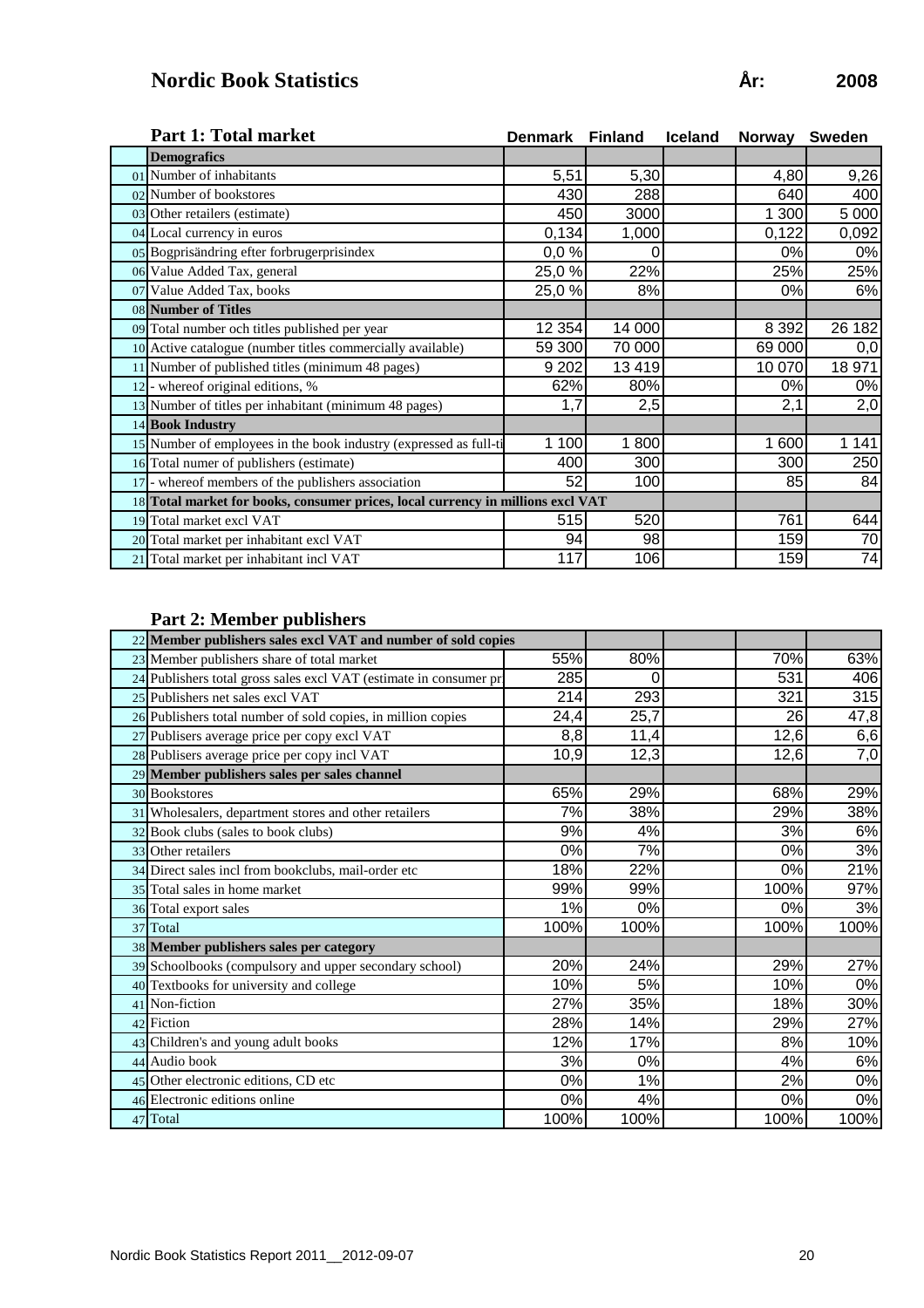|              | <b>Nordic Book Statistics</b>                                                           |                 |                   |         | År:            | 2009            |
|--------------|-----------------------------------------------------------------------------------------|-----------------|-------------------|---------|----------------|-----------------|
|              |                                                                                         |                 |                   |         |                |                 |
|              | Part 1: Total market                                                                    | Denmark Finland |                   | Iceland |                | Norway Sweden   |
|              | Demografics                                                                             |                 |                   |         |                |                 |
| 01           | Number of inhabitants                                                                   | 5,53            | 5,30              | 0,32    | 4,89           | 9,34            |
| 02           | Number of bookstores                                                                    | 430             | 287               | 73      | 630            | 400             |
| 03           | Other retailers (estimate)                                                              | 2 200           | 2600              | 170     | 1 300          | 5000            |
| 04           | Local currency in euros                                                                 | 0,134           | 1,000             | 0,006   | 0,127          | 0,097           |
| 05           | Bogprisändring efter forbrugerprisindex                                                 | 0,0%            | 0,01              | 6% --   |                | 0%              |
| 06           | Value Added Tax, general                                                                | 25,0%           | 22%               | 26%     | 25%            | 25%             |
| 07           | Value Added Tax, books                                                                  | 25,0%           | 8%                | 7%      | 0%             | 6%              |
| 08           | Number of Titles                                                                        |                 |                   |         |                |                 |
| 09           | Total number och titles published per year                                              | 13 669          | 13 500            | 1701    | 8000           | 19829           |
| 10           | Active catalogue (number titles commercially available)                                 | Ο               | 70 000            | 0       | 69 000         | [0,0]           |
| $\mathbf{1}$ | Number of published titles (minimum 48 pages)                                           | 10 066          | 13 500            | 0       | 10 000         | 14 805          |
| 12           | - whereof original editions, %                                                          | 62%             | 85%               | 0%      | $\overline{a}$ | 0%              |
| 13           | Number of titles per inhabitant (minimum 48 pages)                                      | 1,8             | 2,5               | 0,0     | 2,0            | 1,6             |
| 14           | <b>Book Industry</b>                                                                    |                 |                   |         |                |                 |
| 15           | Number of employees in the book industry (expressed as fu                               | 1 100           | 1 3 8 5           | 110     | 1 600          | 0               |
| 16           | Total numer of publishers (estimate)                                                    | Ο               | 300               | 80      | 300            | 250             |
| 17           | - whereof members of the publishers association                                         | 64              | 103               | 37      | 89             | 82              |
| 18           | Total market for books, consumer prices, local currency in millions excl VAT            |                 |                   |         |                |                 |
| 19           | Total market excl VAT                                                                   | 469             | 0                 | 40      | 789            | 679             |
| 20           | Total market per inhabitant excl VAT                                                    | 85              | 99                | 125     | 161            | 73              |
| 21           | Total market per inhabitant incl VAT                                                    | 106             | 107               | 134     | 161            | $\overline{77}$ |
| 22           | Part 2: Member publishers<br>Member publishers sales excl VAT and number of sold copies |                 |                   |         |                |                 |
| 23           | Member publishers share of total market                                                 | 85%             | 80%               | 53%     | 69%            | 61%             |
| 24           | Publishers total gross sales excl VAT (estimate in consumer                             | 271             | 410               | 21      | 548            | 417             |
| 25           | Publishers net sales excl VAT                                                           | 203             | 268               | 11      | 323            | 318             |
| 26           | Publishers total number of sold copies, in million copies                               | 21,5            | $\overline{25,0}$ | 1,8     | 25             | 45,1            |
| 27           | Publisers average price per copy excl VAT                                               | 9,4             | 10,8              | 6,2     | 12,9           | 7,1             |
|              | $28$ Publisers average price per copy incl VAT                                          | 11,8            | 11,6              | 6,6     | 12,9           | 7,5             |
| 29           | Member publishers sales per sales channel                                               |                 |                   |         |                |                 |
| 30           | Bookstores                                                                              | 57%             | 30%               | 54%     | 68%            | 0%              |
| 31           | Wholesalers, department stores and other retailers                                      | 10%             | 44%               | 22%     | 30%            | 71%             |
| 32           | Book clubs (sales to book clubs)                                                        | 12%             | 3%                | 4%      | 2%             | 6%              |
| 33           | Other retailers                                                                         | 0%              | 0%                |         | 0%             | 0%              |
| 34           | Direct sales incl from bookclubs, mail-order etc                                        | 21%             | 22%               | 20%     | 0%             | 19%             |
| 35           | Total sales in home market                                                              | 0%              | 100%              | 100%    | 100%           | 96%             |
| 36           | Total export sales                                                                      | 0%              | 0%                | 0%      | 0%             | 4%              |
| 37           | Total                                                                                   | 100%            | 100%              | 100%    | 100%           | 100%            |
| 38           | Member publishers sales per category                                                    |                 |                   |         |                |                 |
| 39           | Schoolbooks (compulsory and upper secondary school)                                     | 15%             | 25%               | 21%     | 26%            | 27%             |
| 40           | Textbooks for university and college                                                    | 7%              | 6%                | 0%      | 11%            | 0%              |
| 41           | Non-fiction                                                                             | 31%             | 34%               | 23%     | 19%            | 30%             |
| 42           | Fiction                                                                                 | 33%             | 16%               | 29%     | 29%            | 26%             |
| 43           | Children's and young adult books                                                        | 12%             | 15%               | 15%     | 9%             | 11%             |
| 44           | Audio book                                                                              | 2%              | 0%                | 3%      | 3%             | 5%              |
| 45           | Other electronic editions, CD etc                                                       | 0%              | 1%                | 0%      | 2%             | 0%              |
| 46           | Electronic editions online                                                              | 0%              | 3%                | 9%      | 0%             | 0%              |
| 47           | Total                                                                                   | 100%            | 100%              | 100%    | 100%           | 100%            |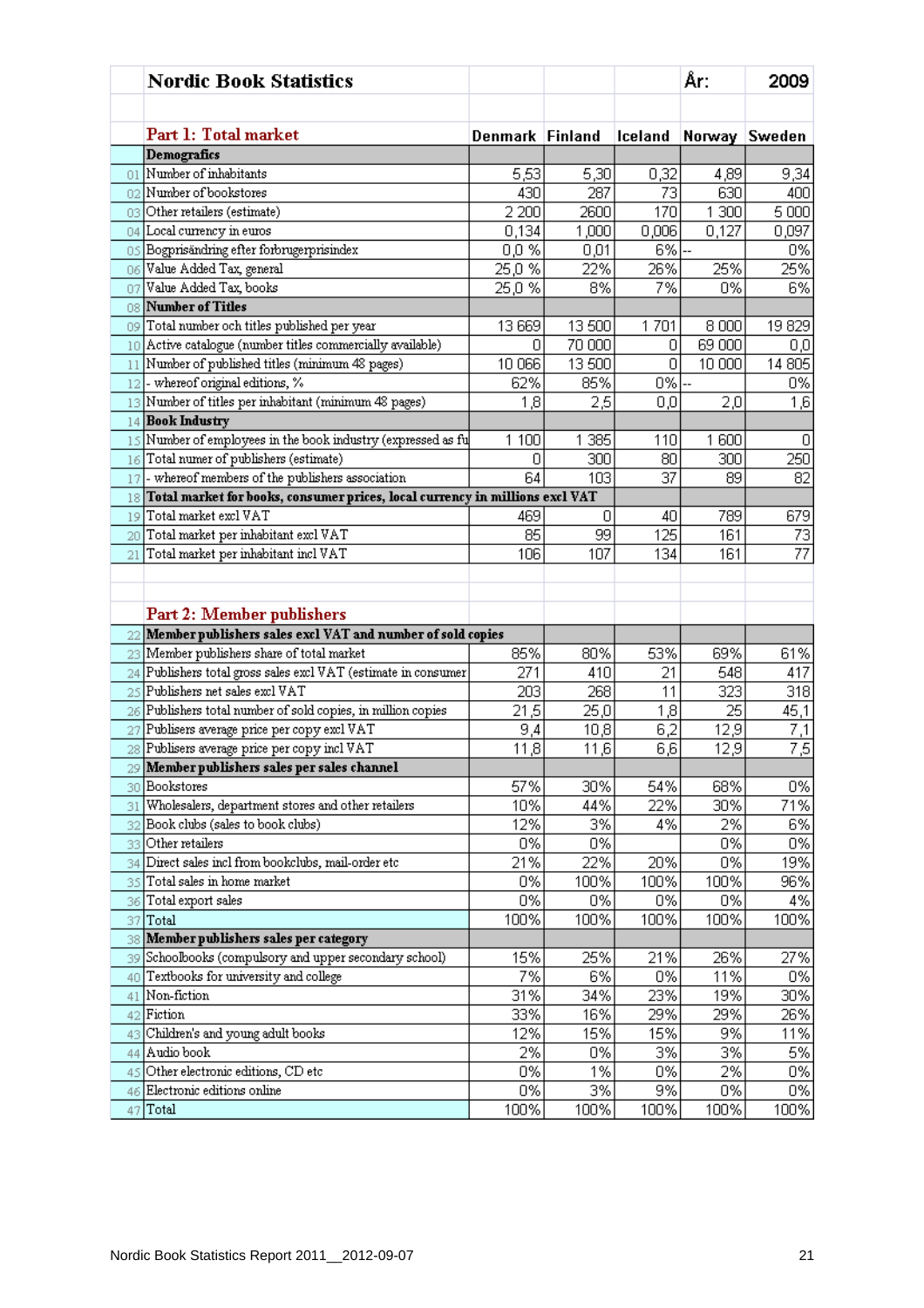|              | <b>Nordic Book Statistics</b>                                                           |                              |        |          | År:     | 2010             |
|--------------|-----------------------------------------------------------------------------------------|------------------------------|--------|----------|---------|------------------|
|              |                                                                                         |                              |        |          |         |                  |
|              | Part 1: Total market                                                                    | Denmark Finland              |        | Iceland  |         | Norway Sweden    |
|              | Demografics                                                                             |                              |        |          |         |                  |
| 01           | Number of inhabitants                                                                   | 5,56                         | 5,40   | 0,32     | 4,92    | 9,42             |
| 02           | Number of bookstores                                                                    | 418                          | 273    | 55       | 630     | 400              |
| 03           | Other retailers (estimate)                                                              | 2 200                        | 2600   | 170      | 1 300   | 5 000            |
| 04           | Local currency in euros                                                                 | 0,130                        | 1,000  | 0,006    | 0,125   | 0,112            |
| 05           | Bogprisändring efter forbrugerprisindex                                                 | $\qquad \qquad \blacksquare$ | 0      | $8,4%$ - |         | 0%               |
| 06           | Value Added Tax, general                                                                | 25,0%                        | 23%    | 26%      | 25%     | 25%              |
| 07           | Value Added Tax, books                                                                  | 25,0%                        | 9%     | 7%       | 0%      | 6%               |
| 08           | Number of Titles                                                                        |                              |        |          |         |                  |
| 09           | Total number och titles published per year                                              | 12 593                       | 12700  | 1651     | 8000    | 21 631           |
| 10           | Active catalogue (number titles commercially available)                                 | ۵                            | 70 000 | 0,0      | 70 000  | 0,0              |
| $\mathbf{1}$ | Number of published titles (minimum 48 pages)                                           | 9 2 5 2                      | 11 100 | 0        | 8 0 0 0 | 16 4 65          |
| 12           | - whereof original editions, %                                                          | 63%                          | 83%    | $0\%$ -  |         | 0%               |
| 13           | Number of titles per inhabitant (minimum 48 pages)                                      | 1,7                          | 2,0    | 0,0      | 1,6     | 1,7              |
| 14           | <b>Book Industry</b>                                                                    |                              |        |          |         |                  |
| 15           | Number of employees in the book industry (expressed as fu                               | $\overline{\phantom{a}}$     | 1500   | 110      | 1 600   | 0                |
| 16           | Total numer of publishers (estimate)                                                    | 950                          | 300    | 80       | 300     | 250              |
| 17           | - whereof members of the publishers association                                         | 66                           | 150    | 39       | 90      | 75               |
| 18           | Total market for books, consumer prices, local currency in millions excl VAT            |                              |        |          |         |                  |
| 19           | Total market excl VAT                                                                   | 446                          | Ω      | 42       | 757     | 784              |
| 20           | Total market per inhabitant excl VAT                                                    | 80                           | 96     | 132      | 154     | 83               |
| 21           | Total market per inhabitant incl VAT                                                    | 100                          | 105    | 141      | 154     | 88               |
| 22           | Part 2: Member publishers<br>Member publishers sales excl VAT and number of sold copies |                              |        |          |         |                  |
| 23           | Member publishers share of total market                                                 | 85%                          | 80%    | 56%      | 71%     | 61%              |
| 24           | Publishers total gross sales excl VAT (estimate in consumer                             | 324                          | 415    | 23       | 535     | 476              |
| 25           | Publishers net sales excl VAT                                                           | 264                          | 274    | 14       | 305     | 364              |
| 26           | Publishers total number of sold copies, in million copies                               | 26,3                         | 25,0   | 1,4      | 25      | 45,5             |
| 27           | Publisers average price per copy excl VAT                                               | 9,7                          | 10,5   | 10,2     | 12,4    | 0,8              |
|              | $28$ Publisers average price per copy incl VAT                                          | 12,2                         | 11,4   | 10,9     | 12,4    | $\overline{8,5}$ |
| 29           | Member publishers sales per sales channel                                               |                              |        |          |         |                  |
| 30           | Bookstores                                                                              | 55%                          | 31%    | 57%      | 68%     | 29%              |
| 31           | Wholesalers, department stores and other retailers                                      | 12%                          | 40%    | 22%      | 30%     | 41%              |
| 32           | Book clubs (sales to book clubs)                                                        | $\overline{a}$               | 3%     | 10%      | 1%      | 6%               |
| 33           | Other retailers                                                                         | 0%                           | 3%     |          | 0%      | 0%               |
| 34           | Direct sales incl from bookclubs, mail-order etc                                        | 33%                          | 26%    | 11%      | 0%      | 19%              |
| 35           | Total sales in home market                                                              | $\overline{\phantom{0}}$     | 100%   | 100%     | 99%     | 95%              |
| 36           | Total export sales                                                                      | $\overline{\phantom{0}}$     | 0%     | 0%       | 1%      | 5%               |
| 37           | Total                                                                                   | $\overline{\phantom{a}}$     | 100%   | 100%     | 100%    | 100%             |
| 38           | Member publishers sales per category                                                    |                              |        |          |         |                  |
| 39           | Schoolbooks (compulsory and upper secondary school)                                     | 18%                          | 25%    | 21%      | 23%     | 29%              |
| 40           | Textbooks for university and college                                                    | 7%                           | 5%     | 0%       | 10%     | 0%               |
| 41           | Non-fiction                                                                             | 31%                          | 32%    | 24%      | 21%     | 33%              |
| 42           | Fiction                                                                                 | 30%                          | 20%    | 29%      | 30%     | 21%              |
| 43           | Children's and young adult books                                                        | 12%                          | 13%    | 14%      | 11%     | 13%              |
| 44           | Audio book                                                                              | 3%                           | 0%     | 3%       | 3%      | 4%               |
| 45           | Other electronic editions, CD etc                                                       | 0%                           | 1%     | 0%       | 3%      | 0%               |
| 46           | Electronic editions online                                                              | 0%                           | 3%     | 9%       | 0%      | 1%               |
| 47           | Total                                                                                   | 100%                         | 100%   | 100%     | 100%    | 100%             |